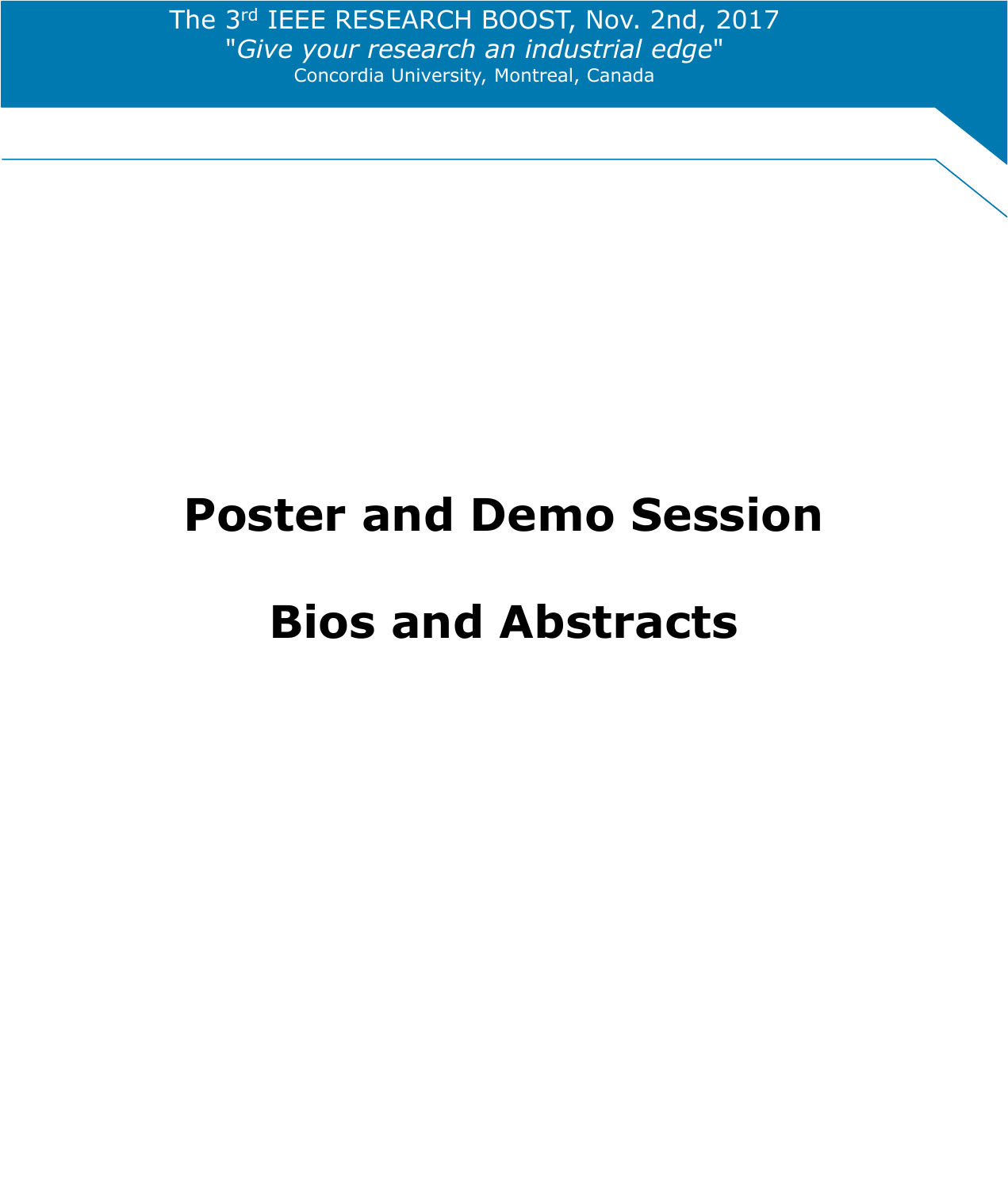## **"Non-Orthogonal Multiple Access in Future 5G Networks with Correlated and Cooperative Sources"**



#### **Nazli [Ahmad Khan Beigi](https://ca.linkedin.com/in/nazli-khanbeigi-7a120356)**,

*PhD Candidate, Dept. of Electrical and Computer Engineering, Concordia University*

**Bio: Nazli A. Khan Beigi** received her B.Sc. degree from Sharif University of Technology, Tehran, Iran, in 2003, and the M.Sc. from the University of Science and Technology, Tehran, Iran, in 2005, both in electrical engineering. From 2005 to 2014, she worked as electrical engineer in industrial projects in Iran. She is currently working toward her Ph.D. degree in electrical and computer engineering at Concordia University, Montreal, QC, Canada. Her research interests lie in the area of wireless communications and include information theory, NOMA, source and channel coding, and their application in 5G systems.

**Abstract:** The huge tendency in employing 5G technologies including wireless sensor networks, Internet of Things (IoT) and mobile internet has brought about several challenges to manage, such as data traffic and massive connectivity in low latency, low power, and diverse service systems. In this regard, some solutions have been proposed, as in mm-wave channels, massive MIMO, ultra-dense networks, adaptive beamforming, and non-orthogonal multiple access (NOMA). In this paper, we investigate improving the cooperative NOMA in future 5G cellular networks by employing the correlation of user nodes' data in favor of increasing the channel's spectral efficiency. The considerable increase in spectral efficiency foreseen by our proposition is based on employing the limited communication channels in an efficient scheme based on information theory. The conventional wireless communication systems are based on allocation of orthogonal channels to different user nodes. This point-to-point direct communication discards any correlation between the sources. NOMA sets up a framework to share the resources of time, frequency, or codes in order to share the limited resources more efficiently. In communication schemes where user nodes have correlated sources, sharing the resources can bring about another advantage as well. The multiuser distributed source coding is the means to benefit from arbitrarily correlated sources by implementing higher data compression rates. In other words, due to advanced compression of data, more information can be transmitted per each bit of data, which we define it as higher throughput of data in this paper. Application of NOMA in multiuser systems has another achievement as well. Sharing the resources enables the user nodes to cooperatively transmit their data. This alternates the channel model to multiple access channels (MAC), instead of single user. Node cooperation in ad-hoc networks is already proved to result in higher throughput of data. In this paper, we use this scheme in the by-nature co-located multi-user 5G networks with massive number of user nodes as means of increasing the spectral efficiency. Our previous research works show how NOMA is a great capacity achieving method in multi-user networks. In this paper, we go a step further to consider the correlation and cooperation of user nodes as well. In a nutshell, we analyze the benefits of NOMA in 5G systems, with correlated sources, i.e. higher compression, and cooperation of sources, i.e. cooperative NOMA in a massive multiuser model, resulting in higher spectral efficiency.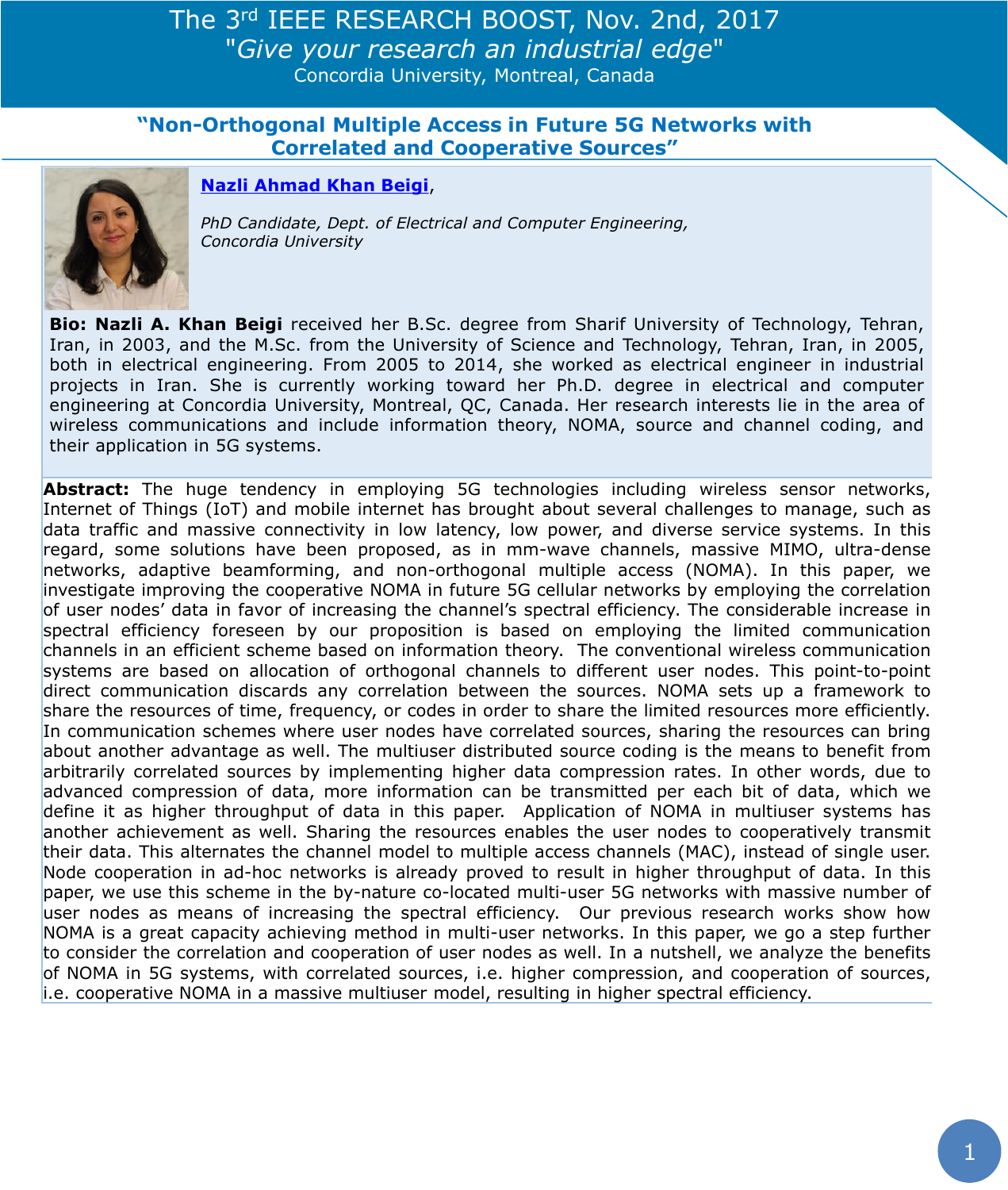# **"User Association and Load Balancing Model in an Ultra-Dense HetNet"**



#### **Dr. Edena [Rakotomanana](https://www.linkedin.com/in/edenalisoa-rakotomanana-20b07a3a/)**

*Doctor in Electrical Engineering, École de Technologie Supérieure*

**Bio: Edenalisoa Rakotomanana** received the M.sc. in Electrical Engineering from Institut National de la Recherche Scientifique (INRS), Montréal, Canada in 2010. She received the Ph.D. in Electrical Engineering from École de Technologie Supérieure (ÉTS), Montréal, Canada in 2017. Her Ph.D. was part of the NSERC-Ultra Electronics Industrial Chair in Wireless Emergency and Tactical Communication. Her research interest covers resource allocation and load balancing in ultra-dense small-cell Heterogeneous Networks.

**Abstract:** The ultra-densification of the network and the massive MIMO system are considered as major factors of 5G since they promise huge capacity gains by exploiting the benefits of proximity, spectrum and spatial reuse. Both approaches are based on increasing the number of access elements per user, either by deploying more access nodes over an area or by increasing the number of antenna elements per access node. From the network point of view, the problem of choosing the best serving access node for each user, usually called user association, is very complex in ultra-dense networks (UDNs) because of the random topology deployment and the significant load variations observed in different access nodes. The problem becomes more significant when massive MIMO comes into play, since the presence of excess antenna elements per access node requires optimal exploitation of the available spatial degrees of freedom. In this work, our goal is to find an optimal user (UE) to antenna node (AN) balanced association in a small-cell dense heterogeneous network (HetNet) deployment that differs in terms of the number of transmit antennas and the number of served UEs in each block of resources. Specifically, we design new optimized techniques for exclusive UE-AN association in an UDN. In addition, we propose a fractional association of a UE to multiple ANs through new methods of ANs grouping and then a new selection technique of the best ANs group reaching the Pareto optimality via a multiobjective optimization. The proposed exclusive and fractional UE-ANs association techniques improve the load balancing in an UDN as well as increase the UE satisfaction in terms of allocated resources. As a result, there will be a significant increase in UE and overall network throughput compared to the methods proposed in the literature.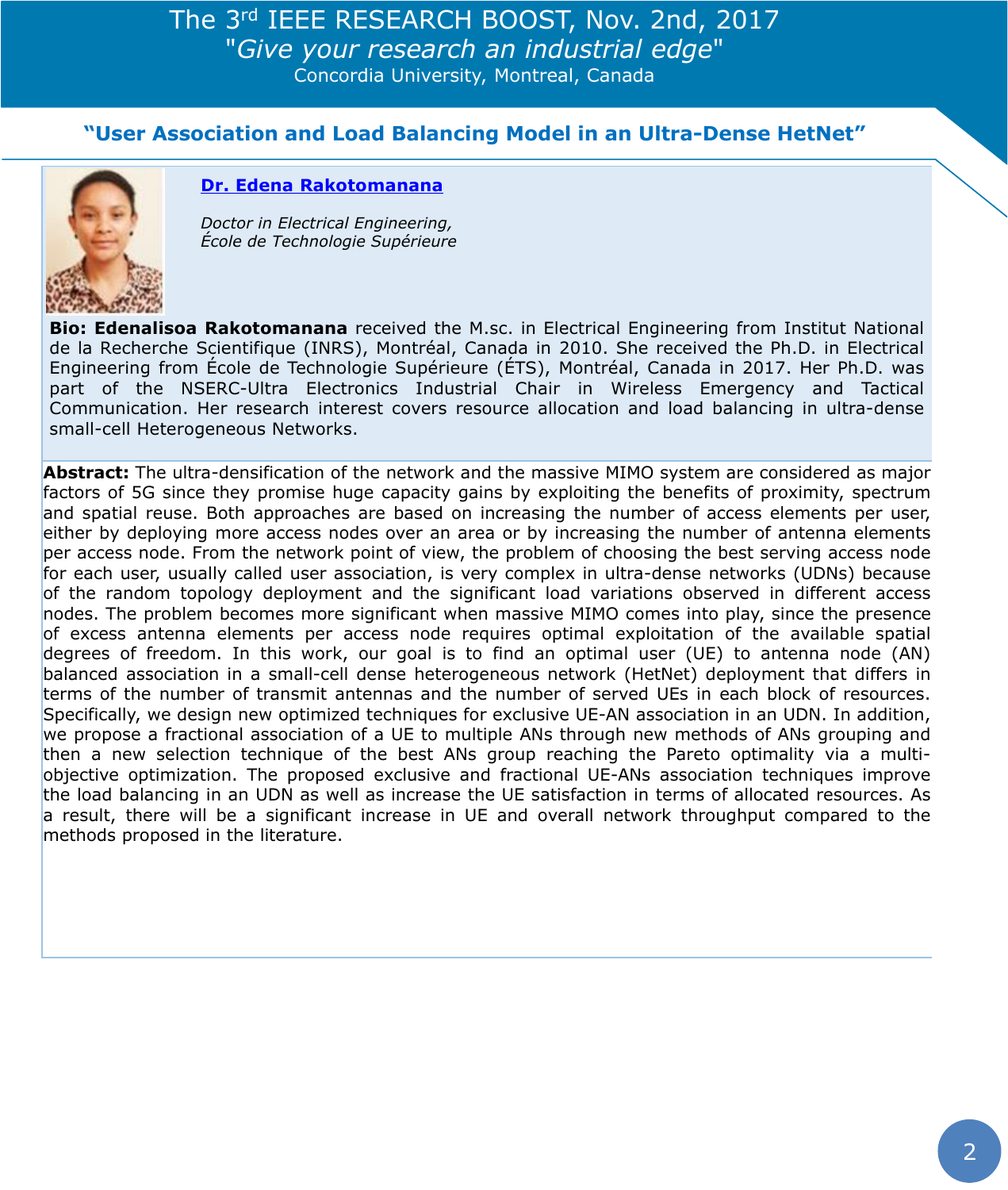## **"Reducing the Decoding Complexity of the LDPC Codes"**



#### **Sareh [Majidi](https://www.linkedin.com/in/sareh-majidi-ivari-5200a5137/) Ivari**,

*Ph.D. Student, Concordia University*

**Bio: Sareh Majidi Ivari** received her M.A.Sc in Electrical and Computer engineering from Concordia University, Montreal, Canada in March 2017. During her masters, she worked on reduction of the decoding complexity of LDPC codes. She started her Ph.D. studies in Electrical and Computer engineering at Concordia University in May 2017. Her fields of interest are wireless communications, information theory, channel coding, source coding, data compression and video coding.

**Abstract:** Channel codes play an important role in the cellular communication systems. They are used to correct the communication errors and erasures that are caused by noise or interference. In 3G and 4G, Turbo code was used to provide channel coding. However, Turbo code offers high decoding complexity and the 3GPP standardization group is currently debating to replace the turbo code by Low Density Parity Check (LDPC) or polar code in 5G. The LDPC codes were introduced by Gallager in the early 1960's. Due to the good performance and simple and fast decoder, they received a lot of attentions. LDPC codes show good properties over the Binary Erasure Channel (BEC). Their performance is close to the Shannon capacity. They utilize iterative decoding algorithms. One important class of these algorithms is the belief propagation algorithm (BP). BP is a suboptimal decoder, but, approximates the maximum likelihood decoding. A significant research has been done to improve the performance of an existing LDPC code over the BEC. Guessing algorithm and Generalized Tree-structure Expected Propagation (GTEP) algorithm are some example of this approach. In the guessing algorithm, if the standard BP fails and cannot correct all the erasures, then the decoder makes some assumption on some of the erased bits. Check-sum determines if guesses are correct or not. In the guessing algorithm, the decoder complexity increases exponentially with increasing the number of guesses. GTEP has the complexity the same as BP. However, GTEP is not always successful. It depends on the position of the erased bits. In this paper, we present a new decoding algorithm. The new decoding algorithm is based on the guessing algorithm while decreases the complexity for a certain performance or increases the performance for a certain complexity. In the new decoding algorithm, instead of choosing a set of variable nodes and making assumption on them, the decoder chooses a set of check nodes and makes assumption on the variable nodes connected to the selected check nodes. This method decreases the number of possibilities, therefore, decreases the decoding complexity while improves the performance. Running the guessing algorithm to solve the remained erased bits right after the BP is not efficient. To decrease the required number of guesses in the guessing algorithm, the GTEP algorithm is run after the BP and before the guessing algorithm which is more sufficient. Since the complexity of the GTEP is less than the guessing algorithm, then it does not add a high decoding complexity. Therefore, the steps of decoding are: BP, GTEP, new decoding algorithm. At the end of two first steps, the probability of the remaining erased bits is reduced. If the decoder at each step cannot solve all the erased bits, the next step of decoding has to be run. The proposed decoding algorithm is applied to two regular half rate LDPC codes with lengths of  $[10]$ <sup> $\land$ </sup>3 and 2× $[10]$  $\land$ 3. According to the density evolution, the theoretical threshold of the LDPC code with ensemble of (3,6) is 0.429. However, due to the cycles and finite code length, the actual rate is less than 0.429. With applying the new decoding algorithm, the performance of these two codes increases to 0.43 without increasing the complexity considerably. The number of possibilities in this paper is set to two.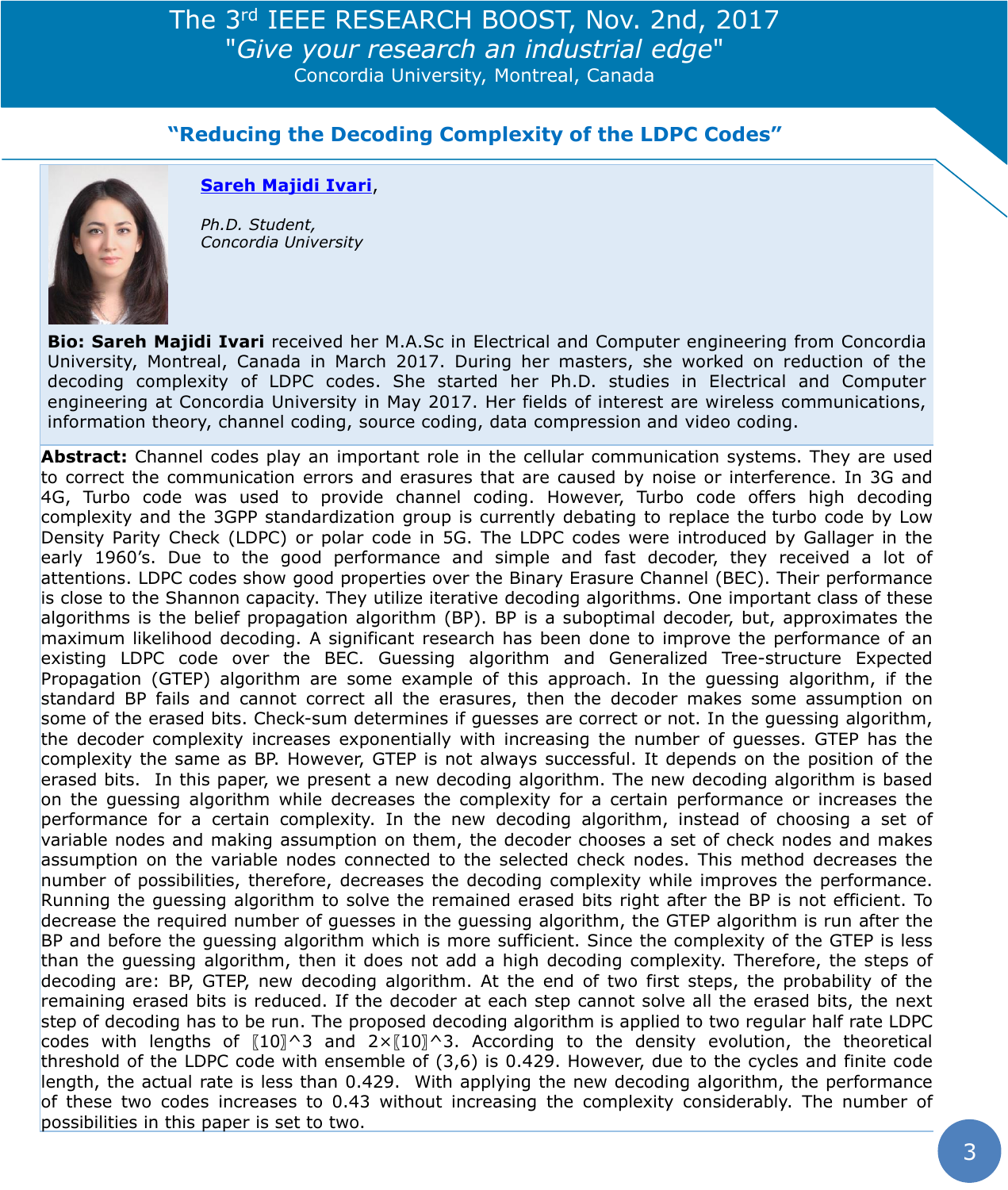# **"Beam Steering Components for 5G Applications"**

#### **Mohamed Ali**,

*PhD Student, Department of Electrical and Computer Engineering, Concordia University*

**Bio: Mr. Mohamed Ali** received the B.Sc. (with distinction) and M.Sc. degrees in electronics and communications engineering from Assiut University, Egypt, in 2010 and 2013, respectively. From 2010 to 2015, he was a Teaching and Research Assistant with the Department of Electronics and Communications Engineering, Assiut University. He is currently pursuing the Ph.D. degree in electrical and computer engineering from Concordia University, Montreal, Quebec, Canada, in 2016. He is a Teaching and Research Assistant with Concordia University. His current research interests include microwave reciprocal/nonreciprocal design and analysis and antenna design.

Abstract: With the improvement of mobile communication technologies and its broad applications, mobile communication will have more impact on the society. Such systems will support a variety of fundamental personal communication services as well as high-data-rate applications enabling high definition video transmission. These services would have the high potential for the industry and of support many sectors such as healthcare, connected homes, secure transport, security applications, and entertainment. To achieve such demands, many proposals associated with the development of 5G identify a set of requirements such as high data rate and larger coverage areas. This can be accomplished through utilizing the millimeter-wave frequency bands where more spectrums are available. Although high frequencies (mm-wave) can carry more data, they are limited in terms of their penetration capabilities and their coverage range. Moreover, such frequency bands limit deploying the traditional guiding technologies such as microstrip lines due to radiation or material losses. Therefore, utilizing the state of the art guiding structures, especially printed ridge gap waveguide (PRGW), is recommended. PRGW technology is considered among the essential guiding technologies due to the recently reported advantages. PRGW are featured with low signal distortion since PRGW supports a quasi-TEM mode. In addition, PRGW has low loss at millimeter-wave frequencies as the wave totally propagates inside an air gap. To deploy such promising technology, all types of mm-wave components must be developed especially directional couplers, which is a critical component in future systems. Directional couplers are a very important category of passive microwave circuits as they are mainly deployed to implement antenna beam-switching networks for power splitting and combining operations. This enables the space diversity, as well as high capacity. The main purpose of this work is to explore and develop PRGW directional couplers that can satisfy the requirements of today's advanced communication systems. In this work, the design of 3-dB planar quadrature hybrid couplers based on PRGW are presented. The proposed directional couplers are classified based on the coupling mechanisms as forward and backward couplers. They have an average size of 1.2 $(\lambda)$  q×1.3  $\lambda$  q with a relative bandwidth suitable for narrow (6%) and wide band (26.5%) applications. A systematic design procedure for the proposed couplers is presented and illustrated. These devices are featured with their low losses, compact size, and wide bandwidth. In addition, the fabrication of such designs is quite simple to provide cost-effective RF transceivers. The construction of the proposed couplers is based on a coupled PRGW lines connected by a central rectangular junction. The transition from the microstrip line to PRGW are essential parts to deploy the ridge gap waveguide technology in many communication systems. The proposed transition is designed based on tapered microstrip line matching section which used to validate the proposed coupler. The prototypes of the proposed couplers, as well as transition, are fabricated and tested, where the measured and simulated results show an excellent agreement. The proposed couplers have promising electrical characteristics that meet the future 5G required specifications.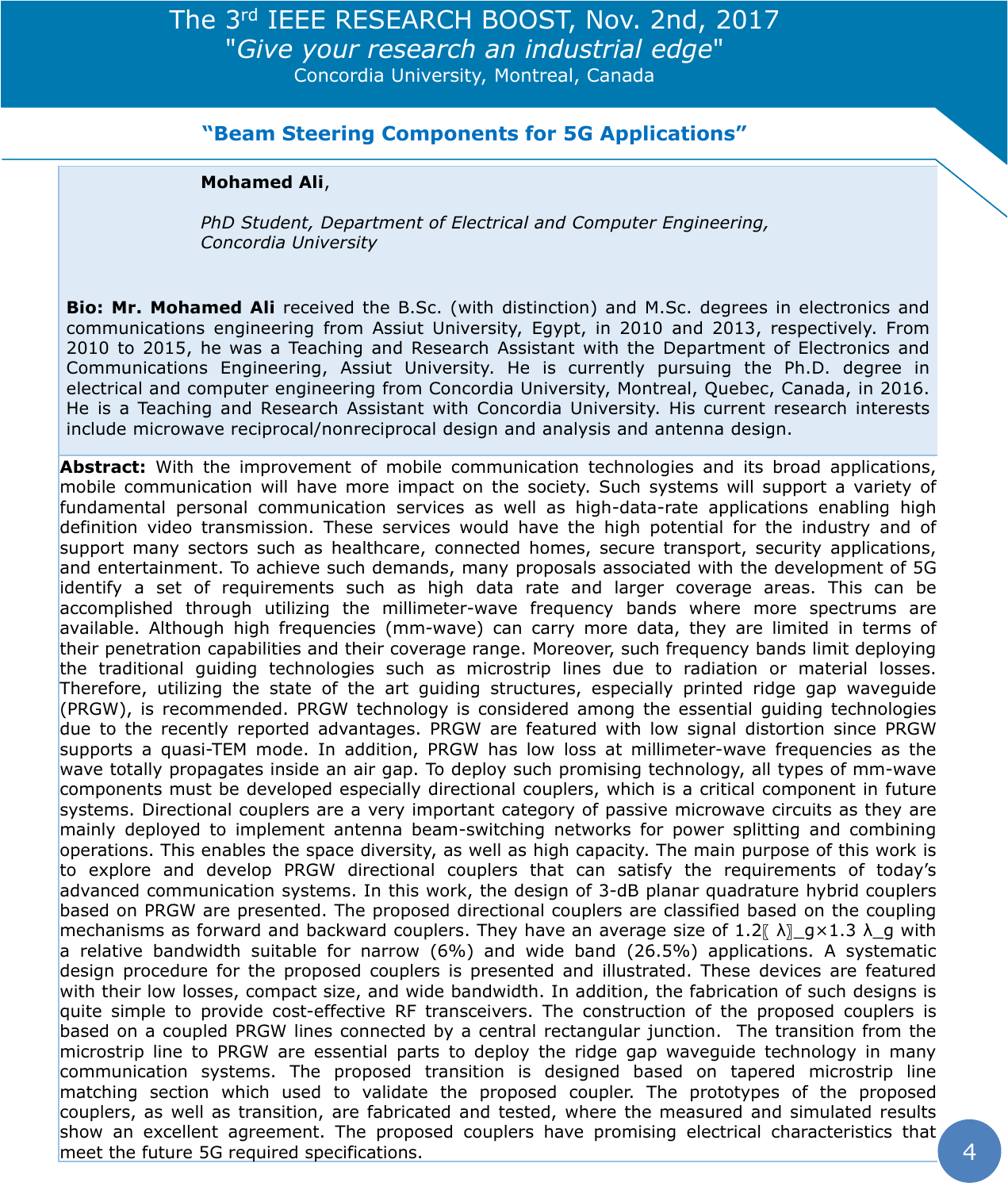## **"Model-based Correction of Ultrasound Image Deformations Due to Probe Pressure: Towards Experimental Validation"**



#### **[Jawad Dahmani](https://www.linkedin.com/in/jawad-dahmani-8a883417/)**,

*Ph.D. Student, Department of Electrical Engineering, École de Technologie Supérieure*

**Bio:** After an engineering degree in electronics from Polytech' Sophia Antipolis in France and a Masters degree in Mathematics applied to telecommunications, image and control signals, **Jawad Dahmani** led a research project in the field of signal processing for electric arc detection in electric vehicles. He is currently a Ph.D. student from the Electrical Engineering Department at École de technologie supérieure. His research interest covers 3D Freehand ultrasound and more precisely modelling the behaviour of soft tissues in order to compensate for image deformations arising from the variation of probe pressure on the skin.

**Abstract:** Freehand 3D ultrasound (US) consists in acquiring a US volume by moving a tracked conventional 2D probe over an area of interest. To maintain good acoustic coupling between the probe and the skin, the operator applies pressure on the skin with the probe. This pressure deforms the underlying tissues in a variable way across the excursion of the probe, which, in turn, leads to inconsistencies in the volume. To address this problem, we proposed a method to estimate the deformation field sustained by each image with respect to a reference deformation free image. The proposed method allows probe pressure compensation in US images using personalized estimates of the mechanical parameters of the tissues obtained from the images themselves, without knowledge of the spatial indentation caused by probe pressure and without a force sensor. The method is based on a 2D biomechanical model whose geometry consists of a rectangular background embedded with inclusions. The geometry of the different inclusions are segmented semi-automatically using an active contour method that is robust to US speckle noise. Once the geometry of the model is created from the reference image, boundary conditions are defined on this geometry. Rough initial estimates of the elasticity parameters used to drive the 2D model are drawn from the literature. The initial estimate of the indentation parameter used to drive the model is determined using a purely image-based estimate of the displacement field. The deformation field resulting from the model is used to compensate the deformed image. The optimal parameters are estimated by maximizing the mutual information between the reference and the corrected images using the Nelder-Mead simplex algorithm. Preliminary validation was conducted with synthetic US images generated using a 3D biomechanical model. Results show that the proposed method leads to more accurate deformation field estimates compared to a purely image-based method. Experimental validation of the method is currently in progress and is performed on phantoms with controlled mechanical (Young's modulus) and acoustic properties (velocity, acoustic impedance, attenuation and echogenicity). For this purpose, an easy and repeatable fabrication procedure to make mechanically tuned tissue-mimicking phantom is developed. A house-hold gelatin is used as a basis for the phantom, and a psyllium hydrophilic mucilloid fiber are added to get the echogenicity of the phantom. The mechanical properties of the phantom can be tuned by varying the concentration of the gelatin and refrigeration time of the sample. A wide range of elastic properties can be reached (6kPa-72kPa) in this way, allowing simulation of normal and abnormal human soft tissues with acoustic properties close to those of human organs. Controlled phantom deformation trials are performed using a robot allowing a vertical support of the US probe, and an accurate sub-millimeter displacement. A force sensor is also incorporated into a closed system with the probe, allowing the measurement of the force exerted by the probe on the phantom. The purpose of this experiment is, first, to validate our estimates of the elasticity and indentation parameters used to drive the biomechanical model, and second, to test our pressure compensation method by comparing the corrected image with pressure-free phantom images.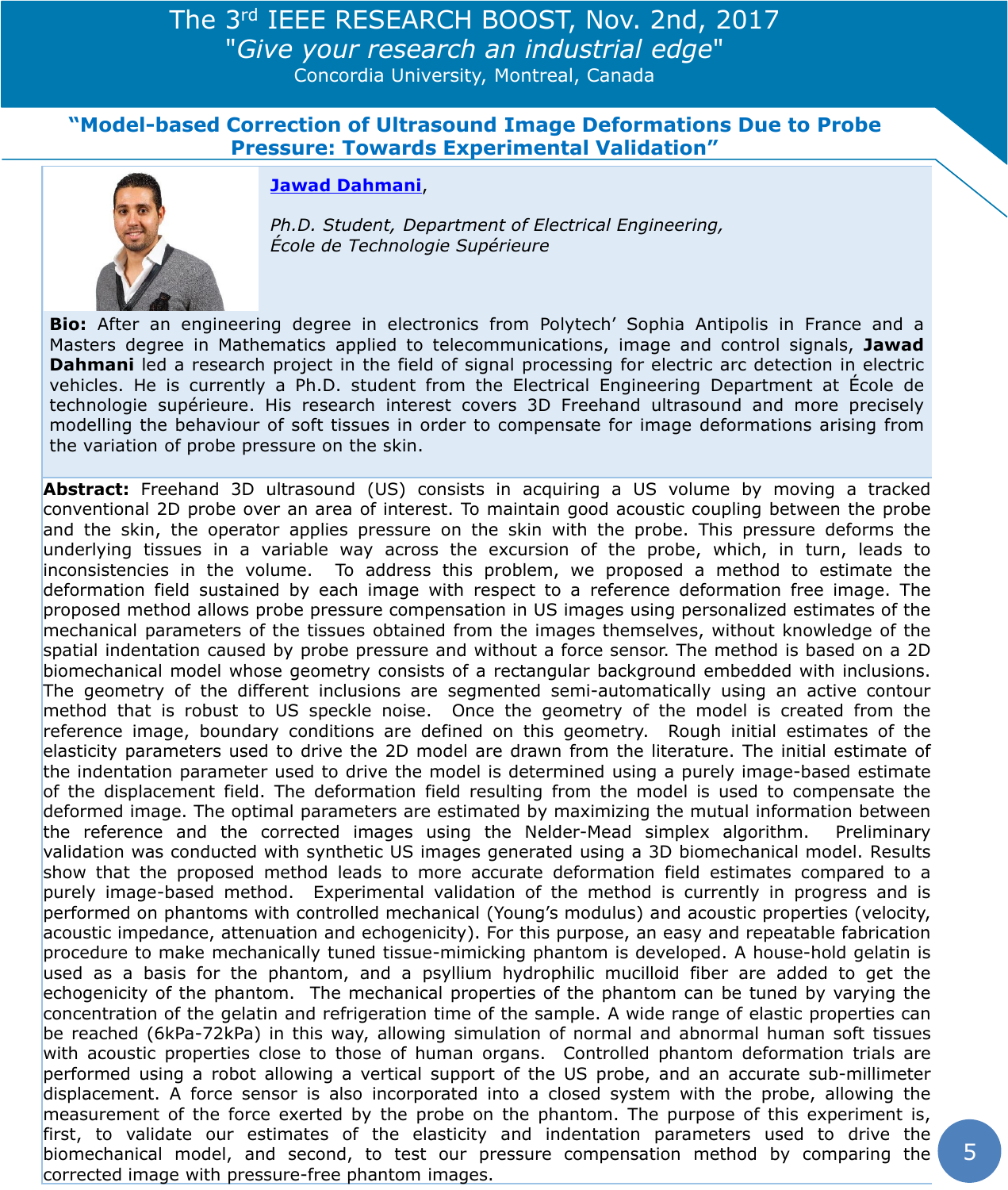## **"Real-time Recognition of Suicidal Attempts and Drug Overdose Behaviour Using an RGB-D Camera"**



## **[Dr. Rafik](http://www.linkedin.com/in/rafik-gouiaa-836b7725) Gouiaa,**

*Postdoctoral Fellow, Department of Electrical Engineering, École de Technologie Supérieure*

**Bio: Rafik Gouiaa** received a Ph.D. degree from the University of Montreal in 2017. His research interests include computer vision, video-surveillance and machine learning. He has been working on human action recognition from invisible shadows, fall detection and suicide by hanging detection. He is currently a postdoctoral fellowship at the École de Technologie Supérieure (ÉTS). He is a member of IEEE and the Treasurer of the IEEE Consumer Electronic Chapter (Montreal section).

**Abstract:** Inmates in solitary confinement attempt to harm themselves in many ways, resulting in trivial to mortal injuries. In this context, suicide by hanging and drug overdose are among the leading causes of death within the incarcerated. Rapid detection of hanging or drug overdose attempts can reduce the mortality rate and raise the chance to survive the event. In the last two decades, several technologies have been presented to detect and prevent the suicide attempts by hanging, but most of them use cumbersome devices, or they are greatly depending on human attention and intervention, which limit their applications. In this abstract, we propose a Kinect-based intelligent system to automatically detect the suicide by hanging attempts or drug overdose behaviour such as fall, abnormal gait, aggressive behavior etc. This system can be a good solution to prevent several tragedies in prisons.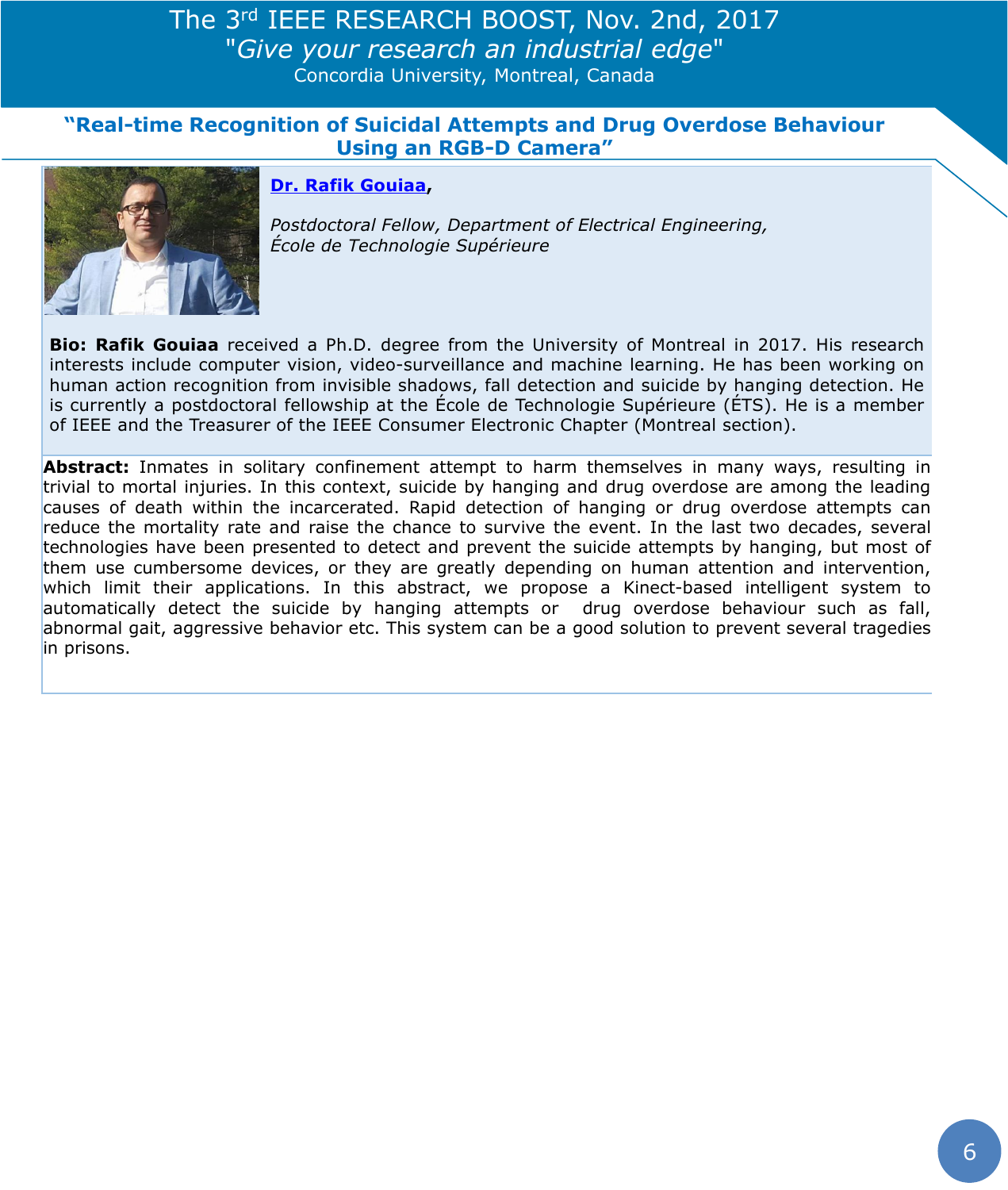## **"Emotion-Based Intelligent Guidance Planning for Aerial Robots"**



#### **[Amin Haeri](http://www.linkedin.com/in/aminhaeri)**,

*Ph.D. Candidate, Concordia University*

**Bio: Amin Haeri** is a PhD candidate at Concordia University. He is currently working in the areas of robotics and computational fluid dynamics with a focus of robot-soil interaction for planetary rovers under the supervision of Dr. Krzysztof Skonieczny. He received a MSc. at Sharif University of Technology in flight dynamics and control engineering; and a BSc. at Amirkabir University of Technology in aerospace engineering.

**Abstract:** In this research, an emotion-based intelligent guidance planning for flying vehicles is proposed. It utilizes different sciences including machine learning, neural, fuzzy and psychology accompanied by flight dynamics and modeling. The proposed system enables the robot to make emotion, learn and make decision based on its given personality

. The decision making is related to the path planning and how moving from the current position to the designed one. In other words, the robot, at each moment, knows what to do and how to do. Therefore, guidance commands of the flying robot are as outputs of the system. In the present research, the control system is assumed ideal. The introduced intelligent guidance system is divided into two phases: offline and online. First, the robot is trained for a specific mission by the learning subsystem offline. Then, the both emotion modeling subsystem and decision-making subsystem are added to the main system in the online phase. In this phase, the robot has the ability to choose optimal action and reach to the position by utilizing action-to-commands subsystem. In order to design and implement the system, a new mission is defined: how to train an aerial robot to surreptitiously reach the target; i.e. the robot should learn how to use static obstacles to be hidden from dynamic obstacles and touch the target.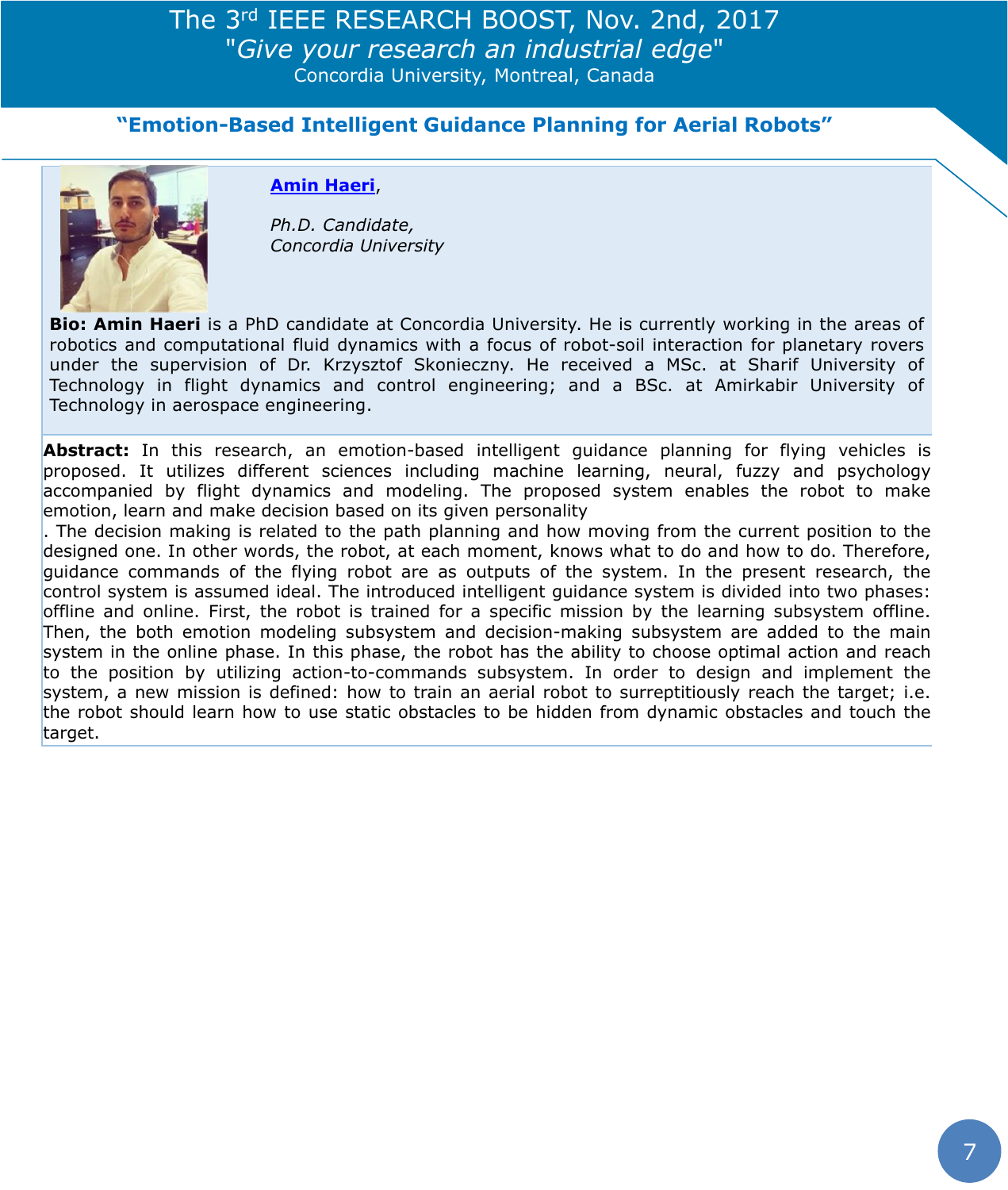## **"A Neural Network Chatbot for Farsi"**



### **Farhood [Farahnak](https://www.linkedin.com/in/farhood-farahnak/)**,

*Ph.D. Student, Computer Science at the CLaC Lab, Concordia University*

**Bio: Farhood Farahnak** obtained both B.Sc. and M.Sc. degrees in Computer Science from Shahid Beheshti University, Tehran, Iran, in 2013 and 2016, respectively. His master thesis was about developing a conversational model based on the deep neural. Currently, he is a Ph.D. student in Computer Science at the CLaC Lab, Concordia University, Montreal, QC, Canada. His research interests are Machine Learning, Artificial Intelligence and Natural Language Understanding and Generation.

**Abstract:** The field of Conversational Modeling (or chatbot) has experienced a significant interest in recent years both in the

research community and in the industry, where they are used in many commercial applications ranging from technical supports to entertainment. However, most work in this area still use hand-crafted rules and are designed to handle conversations in a specific language and domain such as travel booking. Unfortunately, these rules are not easily portable to other languages or domain, hence significant effort is required to build a new set of rules for a new application. On the other hand, recent breakthroughs in Deep Learning for Natural Lan- guage Processing and the availability of datasets [1] has lead to the development of end-to-end systems that can overcome these issues of language and domain-specificity. The goal of our project was to develop an open-domain chatbot for Farsi. To do this, we trained a deep neural network with a sequence-to-sequence architecture. This type of network has shown great results in open-domain chatbots (eg. [3]) as well as in machine translation (eg. [2]). As training data, we used Persian subtitles of movies from www.opensubtitle.com. This dataset, after preprocessing and removal of non-conversational texts, contains almost six million sentences. To train our chatbot, we needed pairs of questions and responses, so we used every sentence in a subtitle as a response to the previous one. Using these pairs of question- response, we trained the sequence-to-sequence model to predict an appropriate response for a given question. The model consists of two main modules: an encoder and a decoder. The question is fed to the encoder and the output is used as the hidden state of the decoder. Then the decoder generates the response word-by-word. Using the measure of perplexity, our model for Farsi underperforms when compared to a similar approach for English [3]. Our model performs much better (in term of perplexity) for short responses but degrades with longer ones. We believe that a larger dataset and an objective function better adapted to the task may improve our result.

References

[1] Iulian Vlad Serban, Ryan Lowe, Laurent Charlin, and Joelle Pineau. A survey of available corpora for building data-driven dialogue systems. arXiv preprint arXiv:1512.05742, 2015.

[2] Ilya Sutskever, Oriol Vinyals, and Quoc V Le. Sequence to sequence learning with neural networks. In Advances in Neural Information Processing Systems, pages 3104–3112, Montreal, Canada, December 2014.

[3] Oriol Vinyals and Quoc Le. arXiv:1506.05869, 2015.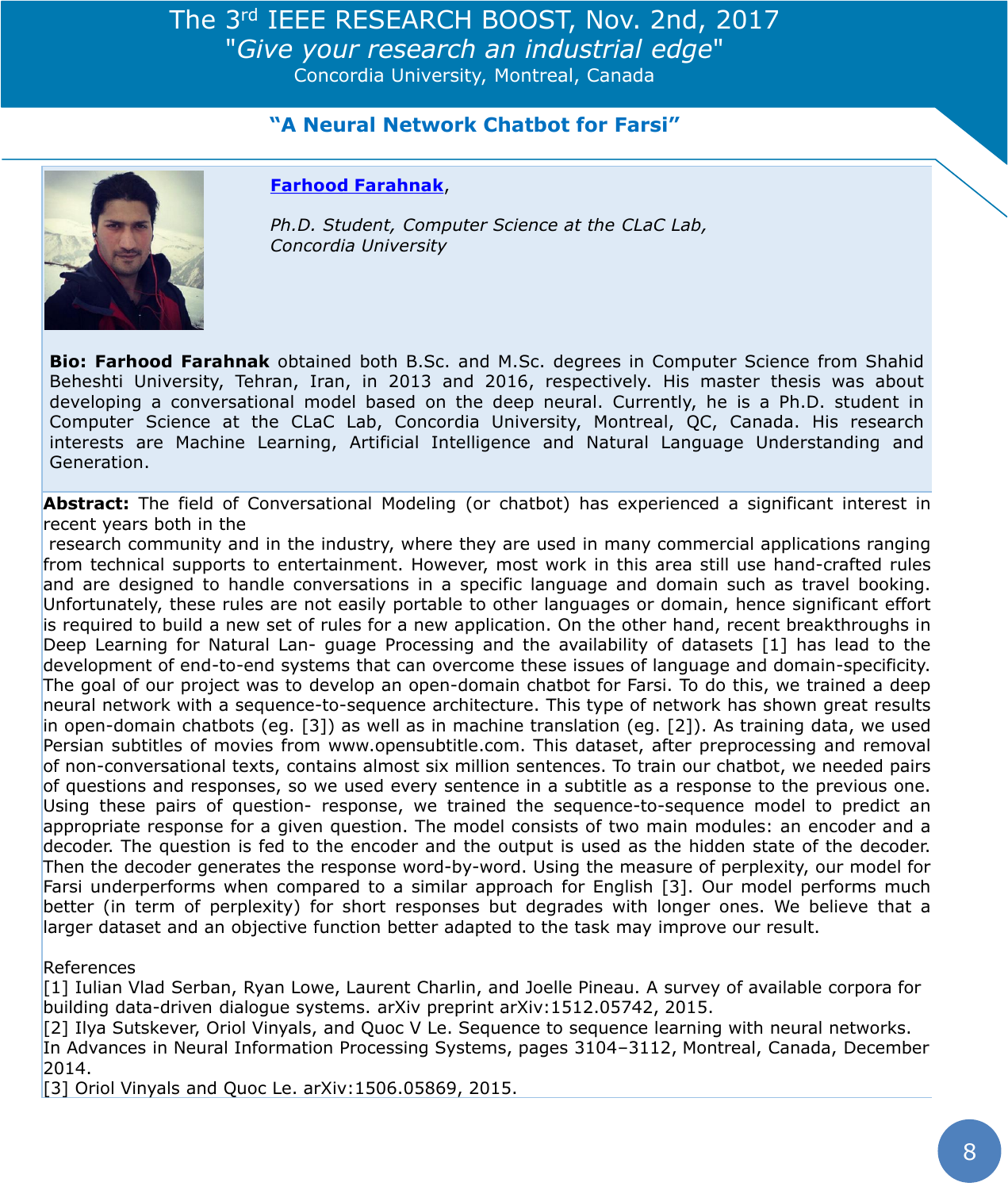## **"Language Model Utilization in a Persian P300 Speller"**



#### **[Hessam](https://www.linkedin.com/in/hessam-amini-140960106/) Amini**,

*Ph.D. Student, Dept. of Computer Science, CLaC Laboratory, Concordia University*

**Bio: Hessam Amini** received his B.Sc. in Computer Software Engineering from Ferdowsi University of Mashhad, Iran, in 2015. He received his M.Sc. degree in Health Information Technology from University of Tehran, Iran, in 2017. During his M.Sc. studies, under the supervision of Dr. Hadi Veisi, he worked on his research which was towards developing a Persian Brain-Computer-Interface-based (BCI) speller with language model utilization. He is currently a Ph.D. student of Computer Science at the CLaC laboratory at Concordia University, under the supervision of Dr. Leila Kosseim. His current research is focused on incorporating Machine Learning (ML) in Natural Language Processing (NLP) applications.

**Abstract:** A Brain-Computer Interface (BCI) is a device in which control commands are made only through brain signals. Spelling is an important application of BCI, as it allows users with speech or motor disabilities to communicate by typing their desired words using no muscle movements but only through cognitive tasks. Most of the state of the art BCI systems (e.g. EPOC, IntendiX, etc.) use noninvasive brain signal acquisition methods, for example ElectroEncephaloGraphy (EEG), in order to provide a safer, cheaper, and more comfortable interface for the user. However, these non-invasive methods suffer from low Signal-to-Noise Ratio (SNR), which significantly degrades the performance of the BCI system. In order to overcome this drawback, contextual information is often used as a postprocessing step to complement the brain signal received. The goal of our project is to evaluate the use of language model as contextual information to improve a BCI speller's performance. Our BCI speller utilizes the P300 signal, which is a brain signal component that is elicited around 300ms after a subject perceives an unexpected external stimulus. In our project, we first designed a stimuli screen in order to present the P300 stimuli. Using the designed screen and the target, words which had previously been chosen, we recorded EEG data from 5 users. After preprocessing the data (including band-pass filtering, artifact removal using ICA, and creating vector samples), we classified the EEG samples as P300 and non-P300, using a Support Vector Machine (SVM) with a Radial Basis Function (RBF) kernel. We then computed the distances of samples from the decision boundary of our classifier. In the post-processing phase, the classification results and the distances from the the decision boundary of the classifier (both solely and in combination with a language model) were used to detect the target characters. We experimented with character-level n-gram language models with  $n = \{1, 2, 3, 4, 5\}$ . Results show that, as the value of n increases, the character detection accuracy of the BCI speller improves. Overall, without the language model, the average accuracy of the system reached 91.3%, but when complemented with a 5-gram model, the accuracy reached 93.2%. The use of the language model also helped the subjects reach 100% accuracy faster: without using the language model, the optimal accuracy for each subject was achieved within an average of 7.6 trials, while this number decreased to 5.6 trials when using the 5-gram language model.

Keywords: Brain-Computer Interface, P300, Language Models, n-gram Models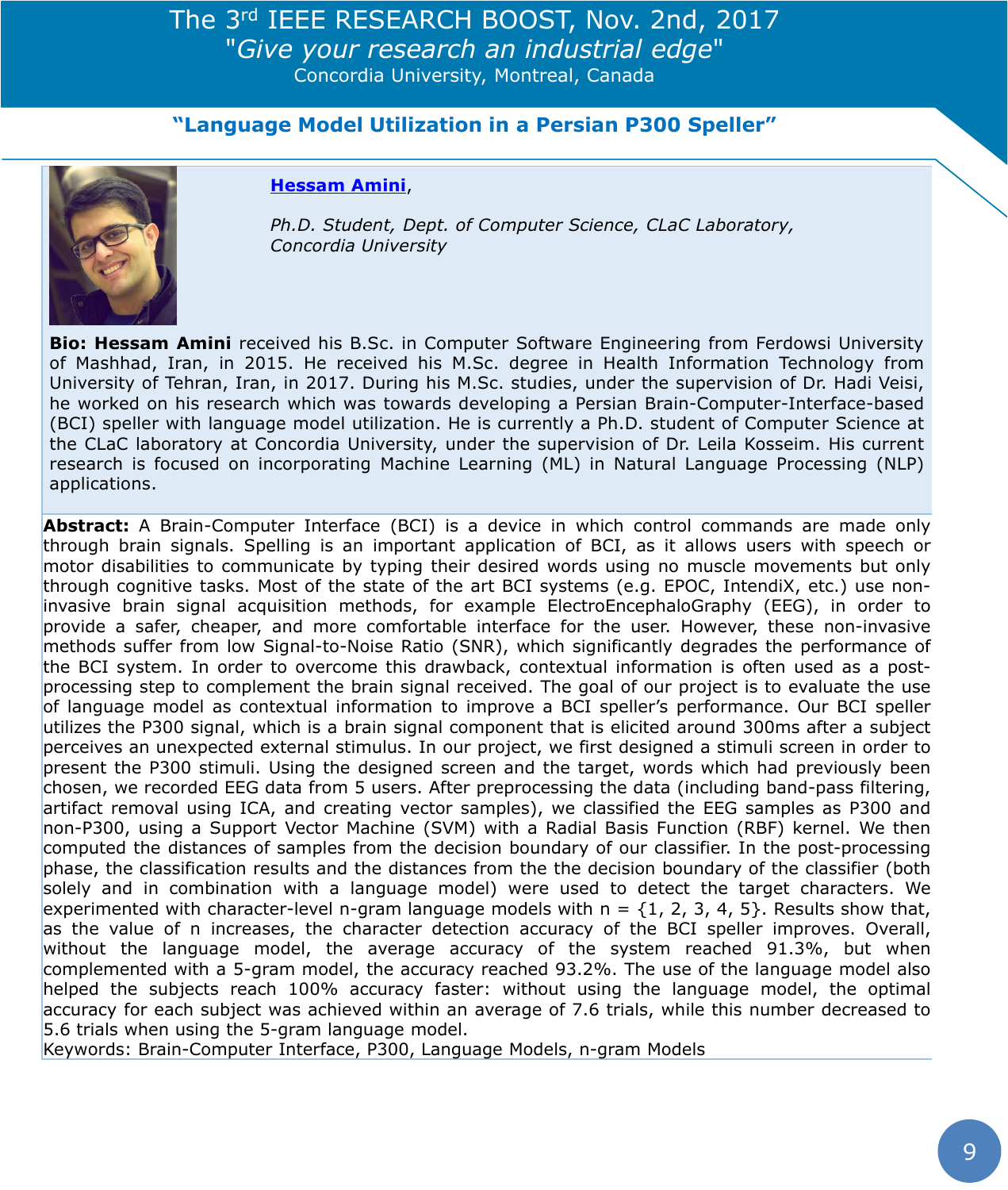## **"Using N-gram Language Models to Identify Author's Mother Tongue"**



#### **Elham [Mohammadi](http://www.linkedin.com/in/elham-mohammadi-476b11138)**,

*Master's Student, Dept. of Computer Science, CLaC Laboratory, Concordia University*

**Bio: Elham Mohammadi** is a master's student of computer science at the Computational Linguistics at Concordia (CLaC) Laboratory, Concordia University, Montreal, under the supervision of Dr. Leila Kosseim. Having a computational linguistics background from her previous studies at University of Tehran, Iran, Elham's research is focused on the use of machine learning in natural language processing applications.

**Abstract:** Native Language Identification (NLI) is the task of determining an author's native language, based on a sample of his/her writing in a second language. In recent years, NLI has received much attention due to its challenging nature and its applications in language pedagogy and forensic linguistics (Kochmar, 2011). In language teaching, NLI can help in determining the role of native language transfer in second language acquisition, so that course designers can adapt the teaching material based on the native language of the learners (Laufer and Girsai, 2008). In forensic linguistics, NLI can be used as an important feature to identify the author of a text which is of great interest to intelligence agencies (Tsvetkov et al., 2013). The goal of our work is to evaluate the use of language models for the task of NLI. To do so, we used a mixture of character and word n-gram models trained on the dataset provided by the NLI Shared Task 2017 (Malmasi et al., 2017). The dataset consists of test takers' written essays and the transcriptions of their spoken responses to a standardized test of English proficiency. The dataset contains 13,200 texts (11,000 for training, 1,100 for evaluation, and 1,100 for testing), belonging to 11 different native languages (Chinese, Japanese, Korean, Hindi, Telugu, French, Italian, Spanish, German, Arabic, and Turkish). To identify the native language of the essay portion of the dataset, we experimented with a combination of 4-grams character-level, and unigrams and bigrams word-level probabilities. For the transcription of spoken responses portion of the dataset, we relied more heavily on lower level character n-grams and used a combination of trigrams and 4-grams characterlevel probabilities, and unigrams and bigrams word-level probabilities. We then classified the language with the highest final probability as the native language of the test taker. At the NLI Shared Task 2017 (Malmasi et al., 2017), we achieved an overall F1-score of 0.7748, using both he essay and the speech transcription datasets. The results show that, despite being simple, the n-gram language model is useful in the task of NLI. However, a deeper error analysis shows that some close pairs of languages are harder to discriminate, for example Hindi and Telugu, and more data would be required to train our model.

Keywords: Native Language Identification, Language Models, n-gram Models

#### References

Ekaterina Kochmar. 2011. Identification of a writer's native language by error analysis. Master's thesis, University of Cambridge.

Batia Laufer and Nany Girsai. 2008. Form-focused instruction in second language vocabulary learning: A case for contrastive analysis and translation. Applied Linguistics 29(4):694–716.

Shervin Malmasi, Keelan Evanini, Aoife Cahill, Joel Tetreault, Robert Pugh, Christopher Hamill, Diane Napolitano, and Yao Qian. 2017. A report on the 2017 native language identification shared task. In Proceedings of the 12th Workshop on Building Educational Applications Using NLP. Association for Computational Linguistics, Copenhagen, Denmark.

Yulia Tsvetkov, Naama Twitto, Nathan Schneider, Noam Ordan, Manaal Faruqui, Victor Chahuneau, Shuly Wintner, and Chris Dyer. 2013. Identifying the l1 of non-native writers: the CMU-Haifa system. In BEA@ NAACL-HLT. pages 279–287.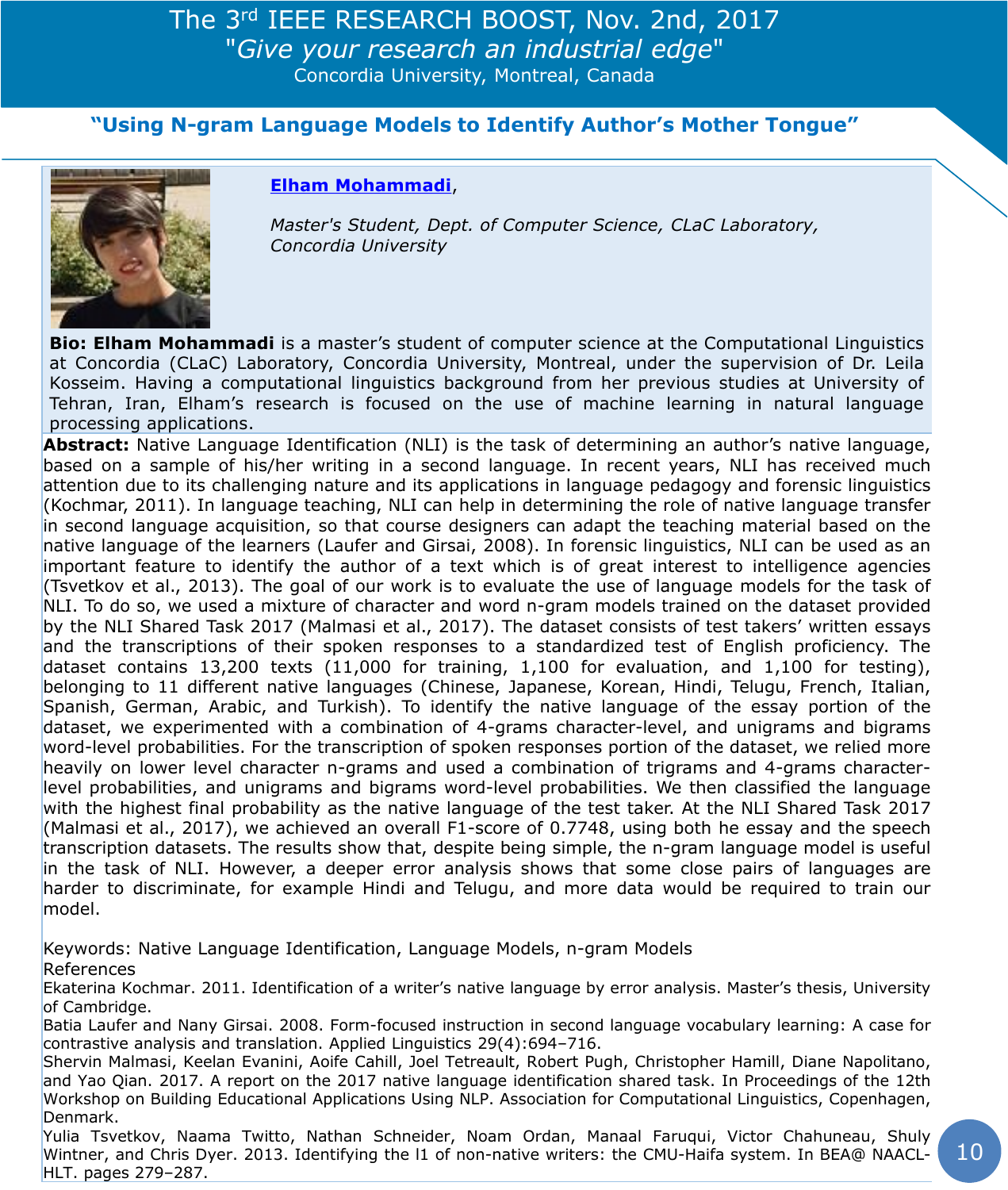## **"Fully-automated tongue detection in ultrasound images"**



#### **Elham [Karimi](https://www.linkedin.com/in/elham-karimi-188823143/)**,

*Master's Student, École de Technologie Supérieure*

**Bio: Elham Karimi** is a Master's student in Software Engineering working under the supervision of Professor Catherine Laporte. She obtained her Bachelor's degree in Computer Engineering from the University of Kurdistan in 2016. Her research interests are mainly focused on medical image processing and computer vision.

**Abstract:** Ultrasound imaging is used in speech studies to observe tongue motion. It is a very attractive measurement system because it is non-invasive and easy to use. Tracking the tongue in US images provides information about the shape and kinematics of the tongue. Most methods for segmenting/tracking the tongue require manual initialization or training a substantial amount of labeled images. We have invented a new method for segmenting a single tongue image which requires neither training nor manual intervention. In this presentation, we will show how this can be used to initialize more accurate tracking methods. Despite the fact the sound echoes reflected off the tongue usually account for brighter intensities in US images, detecting tongue related regions has many known challenges such as high speckle noise, acoustic shadowing, etc. To enhance US images in a way that they can emphasize the regions of tongue contours, we apply a phase symmetry filter at each frame of a given video sequence. Phase symmetry is a dimensionless quantity that is invariant to changes in image brightness or contrast and can be used as a ridge detector. Since it works better than gradientbased methods, we used this filter to expose the tongue in US images. As we are interested in bright regions that include tongue contour points, we set our next step to produce a binary image of the filtered frame from the previous step. This is done through an adaptive thresholding procedure and we try to identify those white regions that either include or are close to the tongue contour points; we call them regions of interest (ROI) in this work. To find ROIs, we generate several quadratic curves that could potentially look like tongue contours. As we are trying to capture mid-sagittal tongue contours, we sample three data points from three different regions in the image to fit each of these curves: around the bottom left, the center, and the bottom right of the frame. We intersect these curves with white regions and we find the curve with the most intersections. White regions that are not close enough to this curve are removed, and the others are assumed to be ROIs. The next step is to find the medial axis of the ROIs, which provides a set of candidate tongue contour points. The set of candidate points can ultimately be used to initialize a more accurate segmentation without manual intervention. When segmentation is performed offline, initialization does not need to take place in the first frame of the sequence. Therefore, we also developed two quality measures that are predictive of the reliability of our method so that we can choose an initial frame where we are confident that segmentation will work. These two scores include the average distance between pairs of consecutive points and the ratio of the coverage length of the candidate points on the x-axis over the frame width. In this work, we use the multi-hypothesis approach of Laporte and Ménard for tracking. We tried this approach on 346 video sequences with an average length of 51 frames, captured from 7 subjects. Our experiments show 87% correct initialization of tongue contour points which is a very promising result. As for future work, we hope to implement a real-time system that works online during speech therapy sessions.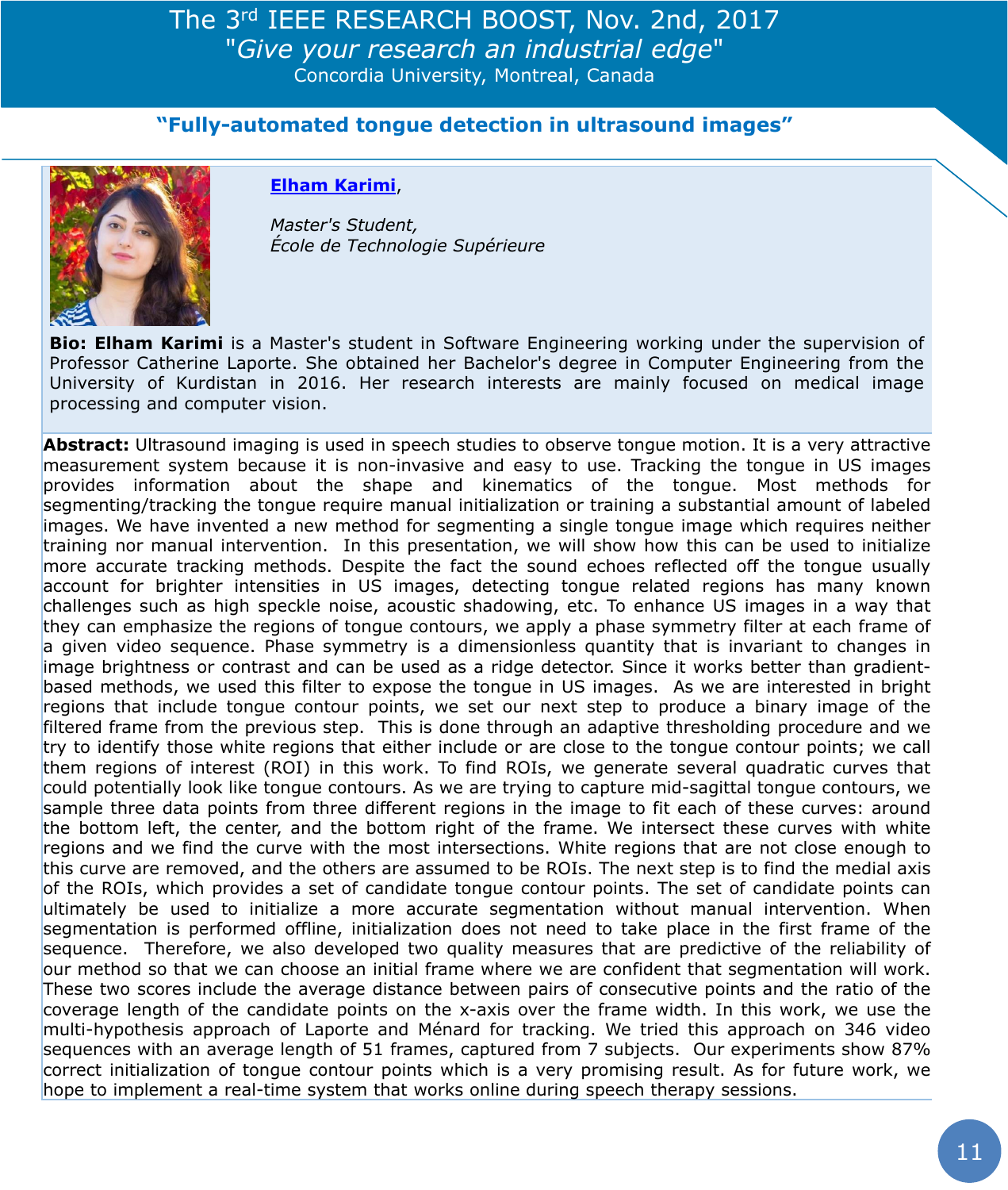## **"Image Denoising Using Adaptive Total Variation and Tchebichef Moment as Sparse Regularizer"**



#### **Dr. Ahlad Kumar**,

*Postdoctoral Fellow, Concordia University*

**Bio: Dr. Ahlad Kumar** is currently doing research in Concordia University, Montreal Canada in the field of image processing. His area of interest is in the field of image restoration. He received his PhD degree from University of Malaya, Malaysia in 2016. He is gold medalist during his M.Tech from ABV-IIITM in 2007.

**Abstract:** Structural information, in particular, the edges present in an image are the most important part that get noticed by human eyes. Therefore, it is important to denoise this information effectively for better visualization. Recently, research work has been carried out to characterize the structural information into plain and edge patches and denoise them separately. However, the information about the geometrical orientation of the edges are not considered leading to sub-optimal denoising results. This has motivated us to introduce in this paper an adaptive steerable total variation regularizer (ASTV) based on geometric moments. The proposed ASTV regularizer is capable of denoising the edges based on their geometrical orientation, thus boosting the denoising performance. Further, earlier works exploited the sparsity of the natural images in DCT and wavelet domains which help in improving the denoising performance. Based on this observation, we introduce the sparsity of an image in orthogonal moment domain, in particular, the Tchebichef moment. We propose a new sparse regularizer based on the Tchebichef moment. The overall denoising framework is optimized using split Bregman-based multivariable minimization technique. Experimental results demonstrate the competitiveness of the proposed method with the existing ones in terms of both the objective and subjective image qualities.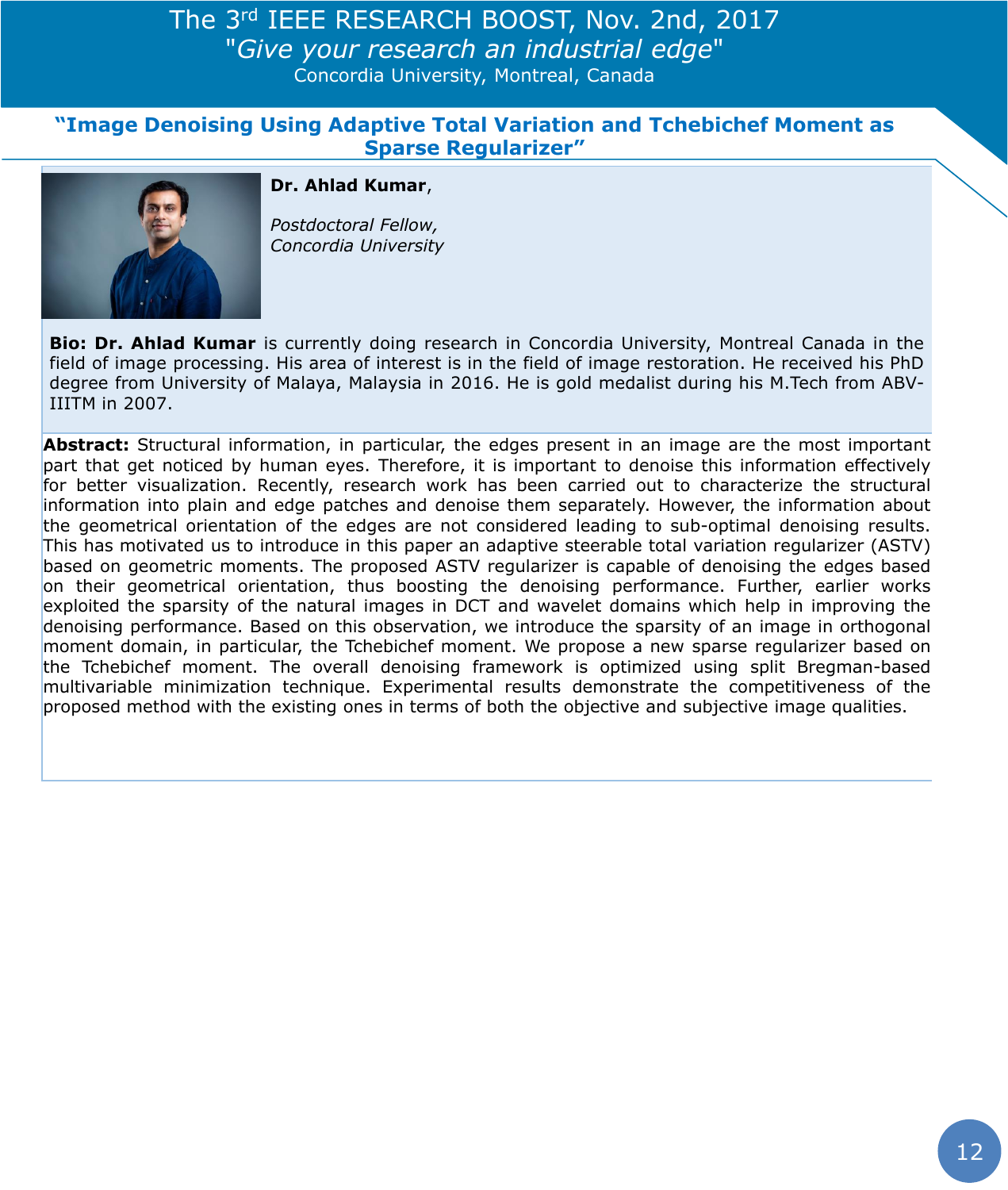**"Fusion of Deep-learning-based Descriptors and Human Memory Model for Weakly Supervised Content-Based Image Retrieval in Large-Scale Datasets"**



### **Farzad [Sabahi](https://www.linkedin.com/in/farzad-sabahi-38676399)**,

*Ph.D. Candidate, Dept. of Electrical and Computer Engineering Concordia University*

**Bio: Mr. Sabahi** is a PhD Candidate in field of electrical and computer engineering at Concordia University, Montreal. His research has focused on pattern recognition and image retrieval. He has more than 20 refereed publications**.**

**Abstract:** The advent of low-cost digital recording and storage devices as well as the rapidly increasing popularity of online social networks and applications involved with large-scale image datasets make extended use of visual information. Therefore, interpreting images semantically and image retrieval have gained considerable attention among researchers. Therefore, not surprisingly, a lot of companies across various industries are looking to utilize advanced computational techniques to find useful data hidden across a set of huge visual data. One of the techniques commanding a lot of attention is deep learning. But, as a matter of fact, most of studies in the field of image retrieval have focused on sophisticated methods to employ expensive deep learning algorithms. Even though they have shown significant performance, most of current deep-learning-based methods in the field of image retrieval are impractical because they require a large amount of data for training without which the methods are highly unlikely to outperform other available approaches. The main objective of this research is to develop a multi-layered content-based image retrieval by incorporating deep learning and human memory models, to search among huge dataset effectively and efficiently to overcome the aforementioned disadvantages through hierarchical learning process. The other contribution of this research would be proposing a hierarchical neural network to take spatial features as well as semantic information into account to leverage huge amount of weakly indexed data. Since not known empirical research has focused on exploring relationships between deep learning and memory models, the proposed algorithm may be useful in various applications that contribute to the new era of multidisciplinary artificial intelligence and computer vision that is used in interpreting the images semantically such as medical image processing or internet of thing.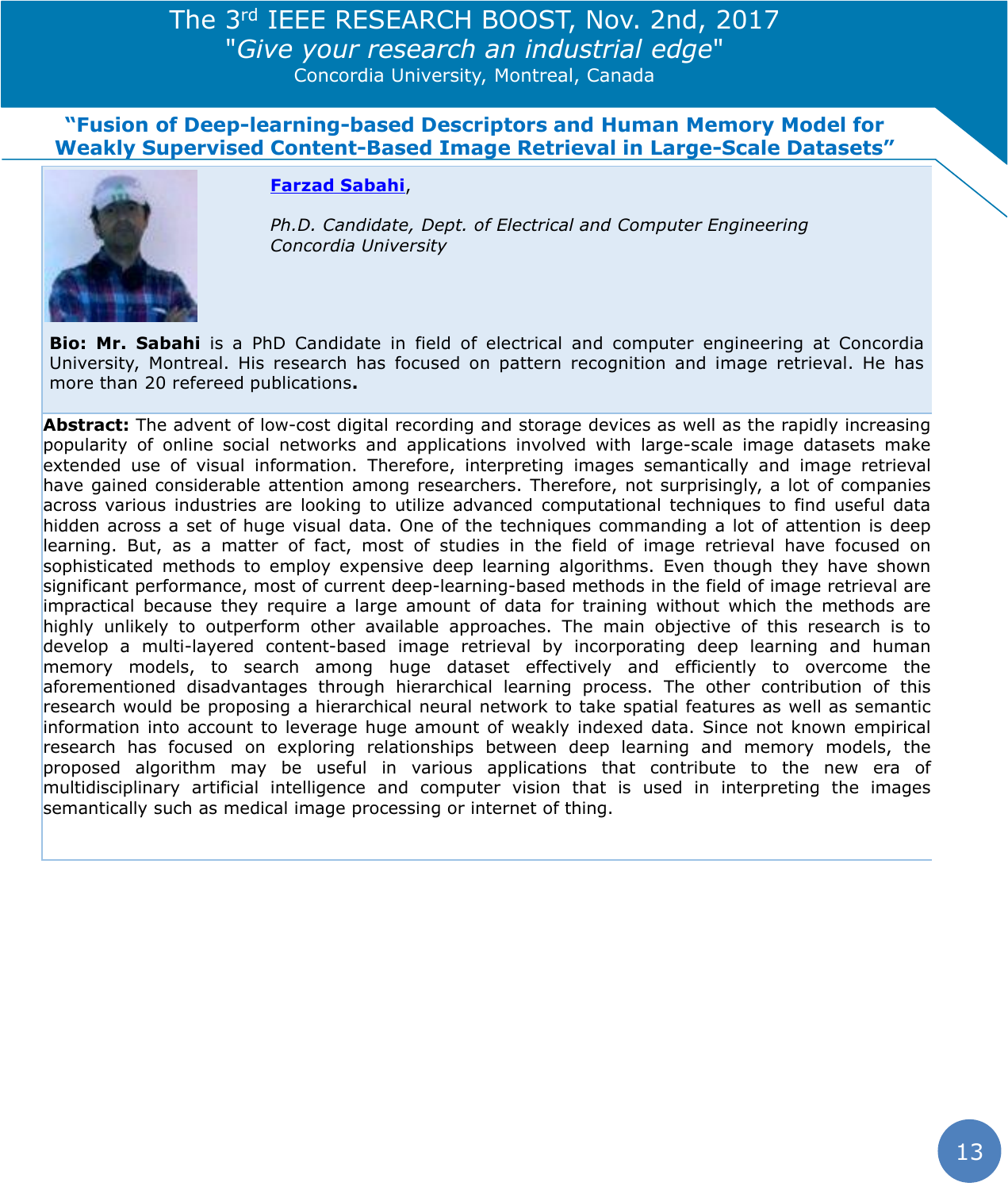**"Simultaneous Compression of ECG, PPG and Respiratory Signals and its Application in Web-based Remote Healthcare Systems"**



#### **[Dr. Sourav Kumar Mukhopadhyay](https://www.linkedin.com/in/sourav-kumar-mukhopadhyay-msc-phd-56ba1596/)**,

*Postdoctoral Fellow, Dept. of Electrical and Computer Engineering Concordia University* 

**Bio: Dr. Sourav Kumar Mukhopadhyay** received the B.Sc. (Hons.) degree in Electronics in 2005, M.Sc. degree in Electronic Science in 2007, and Ph.D. degree in Applied Physics (Instrumentation Engineering) in 2015 from the University of Calcutta, Kolkata, India. From 2008 to 2015, he was a part-time teacher in the Department of Electronics, Acharya Prafulla Chandra College, Kolkata, India. He is currently a Postdoctoral Fellow in the Department of Electrical and Computer Engineering at the Concordia University, Montreal, QC, Canada. He is a recipient of the Regroupement stratégique en microsystèmes du Québec (ReSMiQ) postdoctoral scholarship, February, 2017. His research interests include biomedical signal processing and analysis, bio-signal compression, feature extraction from bio-signals and disease classification. He has served as guest editor, editorial board member and reviewer of several international journals and major conferences. He has published 11 papers in various reputed high-impact International journals, and 11 papers in various conferences to date.

**Abstract:** Advancements in electronics and miniaturized device fabrication technologies have enabled simultaneous acquisition of multiple biosignals (MBioSigs), but the area of compression of MBioSigs remains unexplored to date. This research-work presents a robust singular value decomposition (SVD) and American standard code for information interchange (ASCII) character encoding-based algorithm for compression of MBioSigs for the first time to the best of our knowledge. At the preprocessing stage, MBioSigs are denoised, down sampled and then transformed to a 2D data array. SVD of the 2D array is carried out and the dimensionality of the singular values is reduced. The resulting matrix is then compressed by a lossless ASCII character encoding-based technique. The compressed file is then uploaded to a hypertext preprocessor (PHP)-based website for remote monitoring application. Evaluation results show that the proposed algorithm provides a good compression performance; in particular, the mean-opinion-score of the reconstructed signal falls under the category 'very good' as per the gold standard subjective measure. In 2015, as per the data presented at the American Epilepsy Society's annual meeting held in Philadelphia, the accuracy of seizure detection can be enhanced using MBioSigs. However, biosignals are subjective and hence, symptoms of physical and cardiac disorders may appear randomly. Therefore, the monitoring of biosignals has to be carried out for prolonged periods as done in the Holter monitoring systems (24 h). Consequently, the amount of data to be handled becomes enormous. An effective biosignal compression technique could be a solution to this highly growing rate of storage demand. Electrocardiogram (ECG) is considered as the prime and most important medical signal and Photoplethysmogram (PPG) is as the second most important one. Hence, these two signals along with the respiratory signal are chosen for the development of the compression algorithm for MBioSigs. Motivation behind the development of the proposed MBioSigs compression and tele-healthcare system is to produce a coherent snapshot of the patient to make it easier for the remote healthcare professionals to reach a decision and to spread the healthcare facilities beyond the hospital boundary. ECG signals often get heavily corrupted by various sources of high and low frequency noises. Hence, the task of noise elimination should be performed before any other intense processing. A discrete wavelet transform-based technique is used to denoise the ECG signal, and the PPG and respiratory signals are denoised through a 4th order zero-phase bandpass filter. Denoised signals are down-sampled, and are rearranged to form a 2D array (denoted as Sigr x c). SVD of the Sigr x c is carried out, and the relatively small singular values are discarded. Finally the truncated matrix is compressed using the lossless ASCII character encoding-based technique. A website is developed based on PHP for secure storage and tele-healthcare application. At the patient's site, after compression, the administrator can upload the compressed file to the website, and assign doctor(s) for that particular file. Upon assignment, auto-generated emails are delivered immediately to the doctors requesting them to check and diagnose those signals. The proposed algorithm offers an attractive performance and its use could be particularly beneficial in hospitals or clinics, where different bio-signals are collected from thousands of patients every day. Another significant advantage of using this technique is that after compression time-domain biosignals are encoded into ASCII characters which inherently encrypts and increases the information security.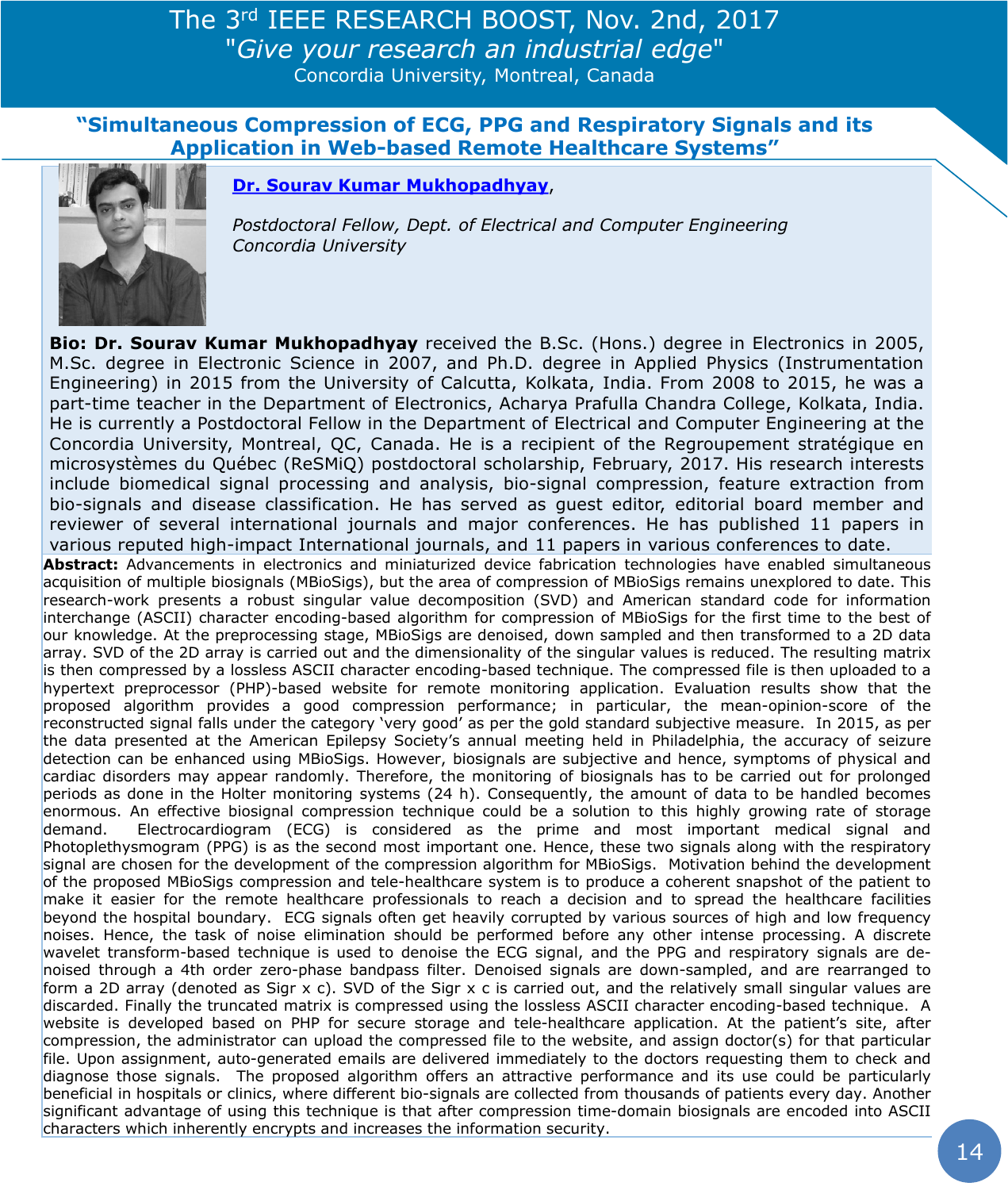## **"Adaptive Real-Time Feature Extraction and Matching"**



*Ph.D. Student, Dept. of Electrical and Computer Engineering* 

**[Muhammad Reza Pourshahabi](https://www.linkedin.com/in/muhammad-reza-pourshahabi-775073105)**,

*Concordia University*

**Bio: Muhammad Reza Pourshahabi** has been a Ph.D. researcher student in Electrical and Computer Engineering at Concordia University under the supervision of Dr. M. N. S. Swamy and Dr. M. Omair Ahmad since September 2017. He was a full-time faculty member since 2009 till 2017 at the faculty of Computer Engineering, at Salman Institute of Higher Education, Mashhad, Iran. He received his M. Sc. in Computer Software Engineering in 2009 form Ferdowsi University of Mashhad, Iran. His thesis was on development of a Fully Automated PCO Quantification System based on Contourlet Transform in the field of Medical Image Processing. He earned his B. Sc. in Computer Hardware Engineering in 2006 form Ferdowsi University of Mashhad, Iran. His thesis was focused on Handwritten Signature Identification and Verification in the field of Digital Image Processing and Biometrics. His research interests are Feature Extraction and Matching, 3D Reconstruction, Multi Resolution Transforms and Biometrics.

**Abstract:** Feature matching is the primary and fundamental step in a vast area of vision-based applications. Some of these include image registration, object recognition, image retrieval, target tracking, stereo matching, surface matching, image stitching, medical imaging, visual SLAM and many others. It is obvious that accuracy and efficiency of the feature matching process is crucial for the whole proficiency of these applications. An efficient feature matching relies on salient feature detector and also robust feature descriptor. Salient features are those which are invariant to geometrical and photometrical transformations such as scale, translation, rotation, affine and illumination, across some range of noise, distortion, viewpoint changes and so on. These features should be repeatable, distinctive and local. The repeatability property of these features may be the most important ones. The optimal number of detected features is also a challenging problem. A Robust feature descriptor describes each of the detected features uniquely in a form of a vector. Matching Features across different images with overlap scenes are found by comparing these feature vectors. Feature extraction and matching is a popular topic in recent decades and many algorithms were proposed, each of which has some drawbacks and advantages. In this research a summary of some popular algorithms is presented. These algorithms are Moravec's detector, Harris detector, Harris-Laplace, Hessian, Hessian Laplace, Hessian affine, Laplacian of Gaussian (LoG), Scale Invariant Feature Transform (SIFT), PCA-SIFT, Speeded Up Robust Features (SURF), Feature from Accelerated Segment Test (FAST), Binary Robust Independent Elementary Features (BRIEF), Oriented FAST and rotated BRIEF (ORB), Binary Robust Invariant Scalable Keypoints (BRISK), Fast Retina keypoint (FREAK). There are some performance measures for the evaluation of different feature extraction and matching algorithms. The most popular ones such as 1-precision, recall, putative match ratio, matching score, and entropy are reviewed in this research. There are also different datasets for performance evaluation of different methods. The standard Oxford dataset and Stanford Mobile Visual Search (SMVS) are two well-known ones. The research have been carried out till now about performance comparison of different methods are also presented. Feature extraction and matching process is a computationally intensive task. Floating point and complex computations such as square root, division, multiplication, and exponential operations are not desirable in real-time applications, on the other hand, with the increasing number of mobile applications which are based on feature extraction and matching and also the limitation of low computational power property of hand-held devices, the need for real-time and robust feature detector and descriptor is mandatory. The goal of this research is to suggest an adaptive feature detector and binary feature descriptor for real-time applications. The proposed methodologies are as follows: 1. A two-step feature extraction and matching algorithm will be proposed in this research, for real time applications, such as visual SLAM, in order to increase the speed and accuracy. 2. We must avoid complex computations, for real time feature extraction. It is desirable to do feature extraction only by using parallel add and subtract operations. In this research the possibility of using integral image to approximate Difference of Gaussian (DoG) will be investigated. 3. It is mandatory to use binary descriptors for real time applications to benefit from Hamming distance resulted from simple and quick XOR operation. A new binary feature descriptor is proposed in this research.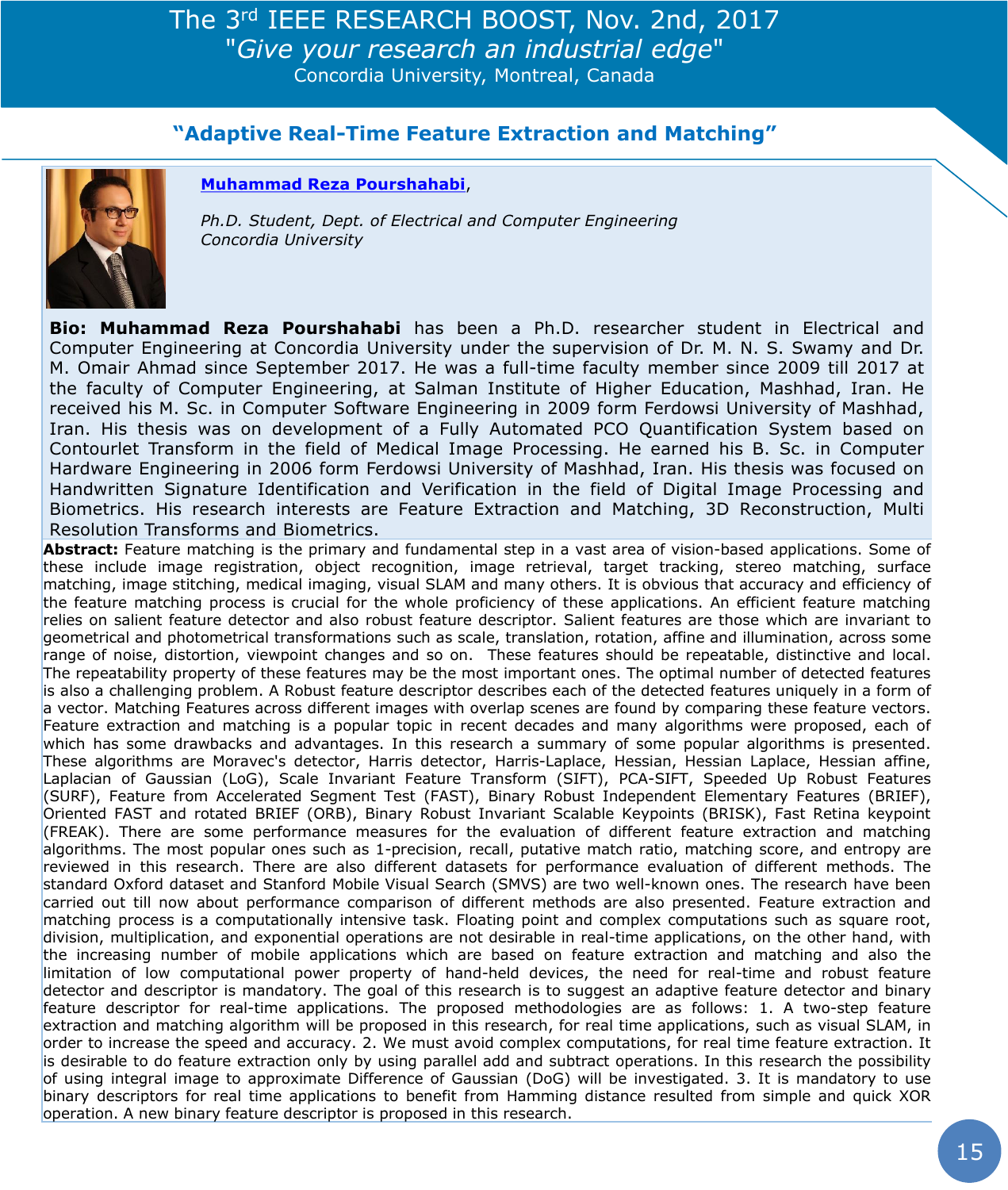**"Introduction of Adaptive Directivity Controlling Parameter for First-Order Steerable Differential Microphone Arrays"**



#### **[Ali Sarafnia](https://www.linkedin.com/in/ali-sarafnia/),**

*Ph.D. Candidate, Dept. of Electrical and Computer Engineering, Concordia University* 

**Bio: Ali Sarafnia** received his M.S. (2012) from Sharif University of Technology in electronics engineering. In 2012, he joined Huawei Corp as a core back office engineer in network optimization center and worked on MSC of GSM network. He is currently working on his Ph.D. in electrical engineering at Concordia University., Montreal, Quebec. His research interests include signal processing, speech processing, specifically speech enhancement techniques, design of microphone arrays for speech enhancement applications and Bayesian filtering for noise reduction purposes.

**Abstract:** In the real world, noise can impair both the quality and the intelligibility of speech signals. To reduce the effect of diffuse noise and reverberation interference, one can try to design a robust set in terms of digital signal processing algorithms and hardware parts of electroacoustic devices, such as microphone arrays. Microphone arrays are employed widely in the purpose of de-reverberation, sound localization, and noise reduction of the speech signal. This proposal tries to suggest an adaptive method for optimization of the directivity controlling parameter ( $\alpha$ ) of differential microphone arrays (DMAs) in the sense that this parameter changes adaptively to steer the beam pattern of the microphone array in the desired direction. In other words, an innovative version of the first-order steerable differential array (FOSDA), which is adaptive, will be introduced. Interestingly and simply, the adaptive FOSDA lets a speaker move freely in a room while it tracks a speaker's location and the beam direction sets electronically to its corresponding angle. Modeling time difference of arrival (TDOA) from speaker to channels of microphone array by Gaussian Mixture Model (GMM), estimating the azimuth angle of the sound source location by employing Kalman filter, its extensions, or other Bayesian estimators, and utilizing this estimated angle to find the value of the directivity controlling parameter lead to steering the beam response of the first-order azimuthal steerable microphone array adaptively. This adaptive algorithm will give rise to de-reverberation, noise/interfere point suppression, better SNR values and an optimized directivity factor.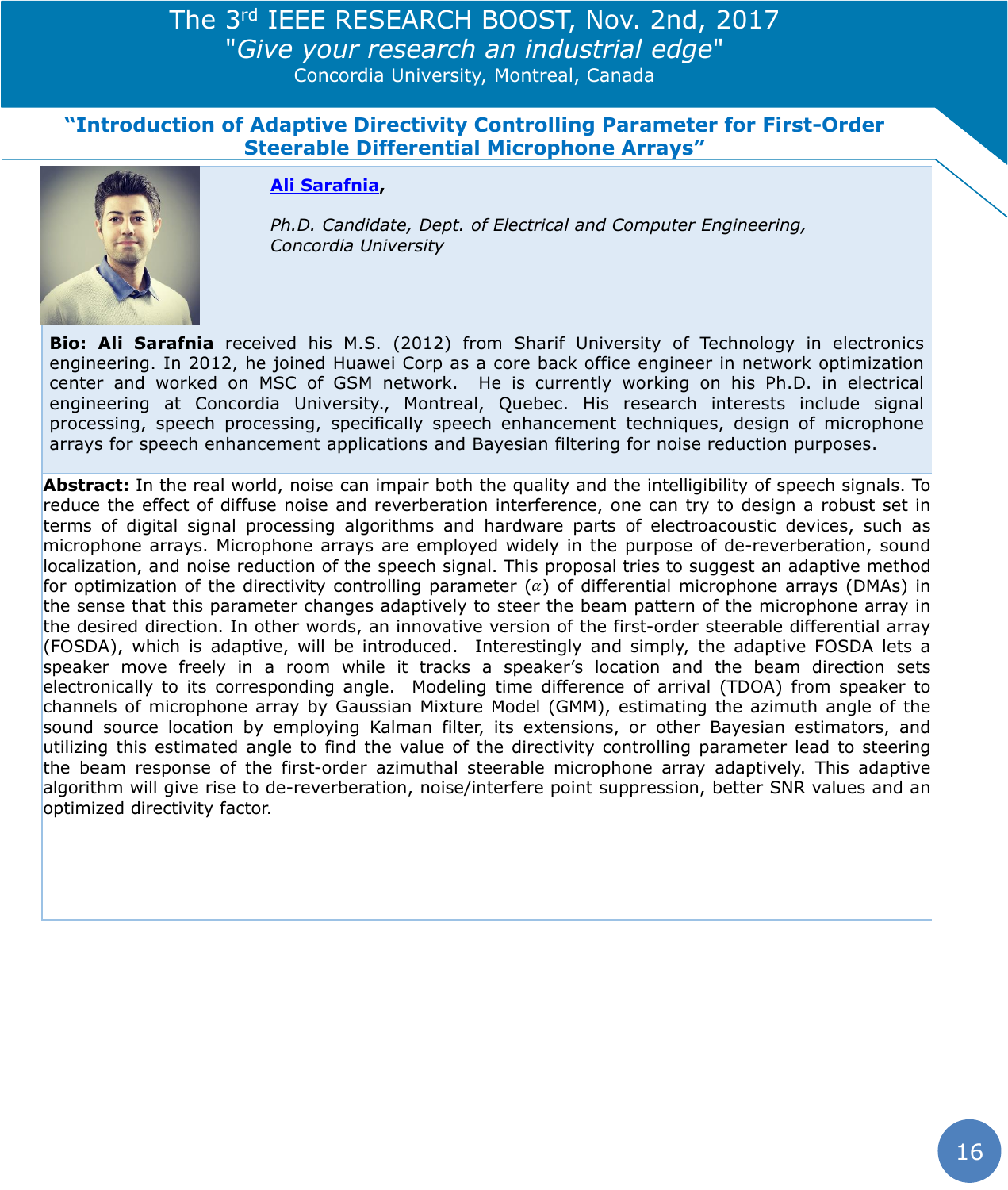# **"Continuous Software Integration for Robotic Swarms and IoT Devices"**



#### **Vivek [Shankar Varadharajan](https://www.linkedin.com/in/vivek-shankar-varadharajan-85b8b854/?trk=hp-identity-name)**,

*Ph.D. Student, Dept. of Computer Engineering, MIST Labs Polytechnique Montreal*

**Bio: Vivek Shankar Varadharajan** is a junior robotics researcher delving into the robotics literature, to discover intriguing facts and expand the knowledge base in due course. In 2015, he received his M.Sc. degree in Automation and Robotics from Technical University of Dortmund (Dortmund, Germany). He received his bachelor's degree in Electronics and Instrumentation Engineering from Anna University (India) in 2012. At present, he is a Ph.D. student, working with robotic swarms, the focus of his research is to robustly deploy software on to a swarm of robots (like Unmanned Aerial Vehicle groups) during a mission, to allow hot swapping of the onboard software. He is currently pursuing his PhD. At MIST Labs, École Polytechnique de Montréal (Montréal, QC, Canada). His research interests include distributed robotics, multi-robot systems, machine learning, artificial intelligence and Cyber-Physical systems.

**Abstract:** The currently available methods to deploy software to a group of Internet-of-Things (IoT) devices/robotic swarms, are rather primitive, and require physical access to the hardware. With the growing numbers of devices introduced by automation and the Internet-of-Things, there is a novel interest in methods and tools to deploy new code to active IoT devices, sensor arrays and swarms of robots. In particular, methods that integrate code modifications to a group of IoT devices and swarm of robots during a mission, with minimal interruption time, can grant longer autonomy, add flexibility to the system, and streamline follow-up missions without the need for device recovery. In this work we designed an Over-The-Air update toolset for a groups of IoT devices/robotic swarms to propagate code updates while in operation, without interrupting the mission. New update releases are generated as patches to the deployed code, and a consensus mechanism borrowed from swarm intelligence ensures the execution of a unique code version in the whole swarm at all times. Simulations were conducted with thousands of units to study the scalability and bandwidth consumption during the update process. Real deployment experiments were then performed on a small swarm of commercial quadcopters that demonstrated the effectiveness of the tool.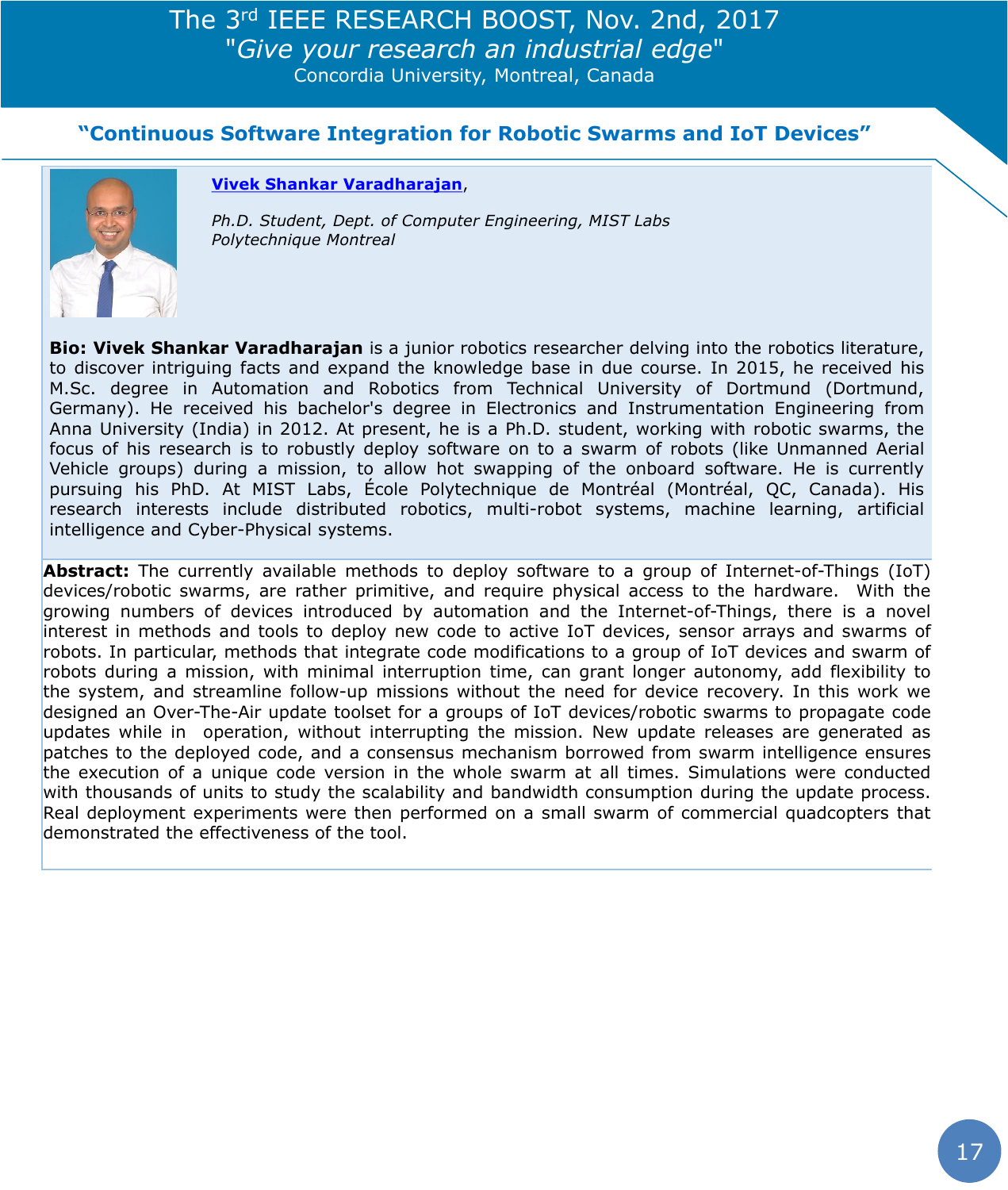## **"Measurement-Based Handover Method for Communication-Based Train Control Systems"**

#### **[Dr. Sami Baroudi](http://www.linkedin.com/in/sami-baroudi)**,

*Postdoctoral Fellow, University of Toronto*

**Bio: Sami Baroudi** received, respectively in 2007, 2009, and 2016, a B.Eng. degree in Electrical Engineering from University of Balamand, Lebanon, an M.Eng. degree in Electrical Engineering, and a PhD degree in Electrical Engineering from Concordia University, Canada. He is currently a Postdoctoral Research Fellow in the department of Electrical and Computer Engineering at University of Toronto, in the research group of Prof. Jorg Liebeherr. His research interests include Communication-Based Train Control (CBTC) systems and radio propagation modeling specially for tunnels.

**Abstract:** In Communication-Based Train Control (CBTC) systems, trains communicate with wayside access points (APs) placed along a track using 802.11 or similar wireless technologies. A critical component of the communication system is the handover algorithm used by a train to select an AP as it moves along a track. As a safety-critical system, the number of handovers should be kept small and selected APs must satisfy given QoS requirements. We present a novel measurement-based handover algorithm for CBTC systems that exploits the predictable motion paths of trains. Using empirical measurements from a rail communication system, we show that our algorithm keeps the number of required handovers small, while avoiding ping-pong handovers, i.e., situations where a train bounces back and forth between the same access points.

Note that this is an abstract of an accepted paper in VTC Fall 2017.